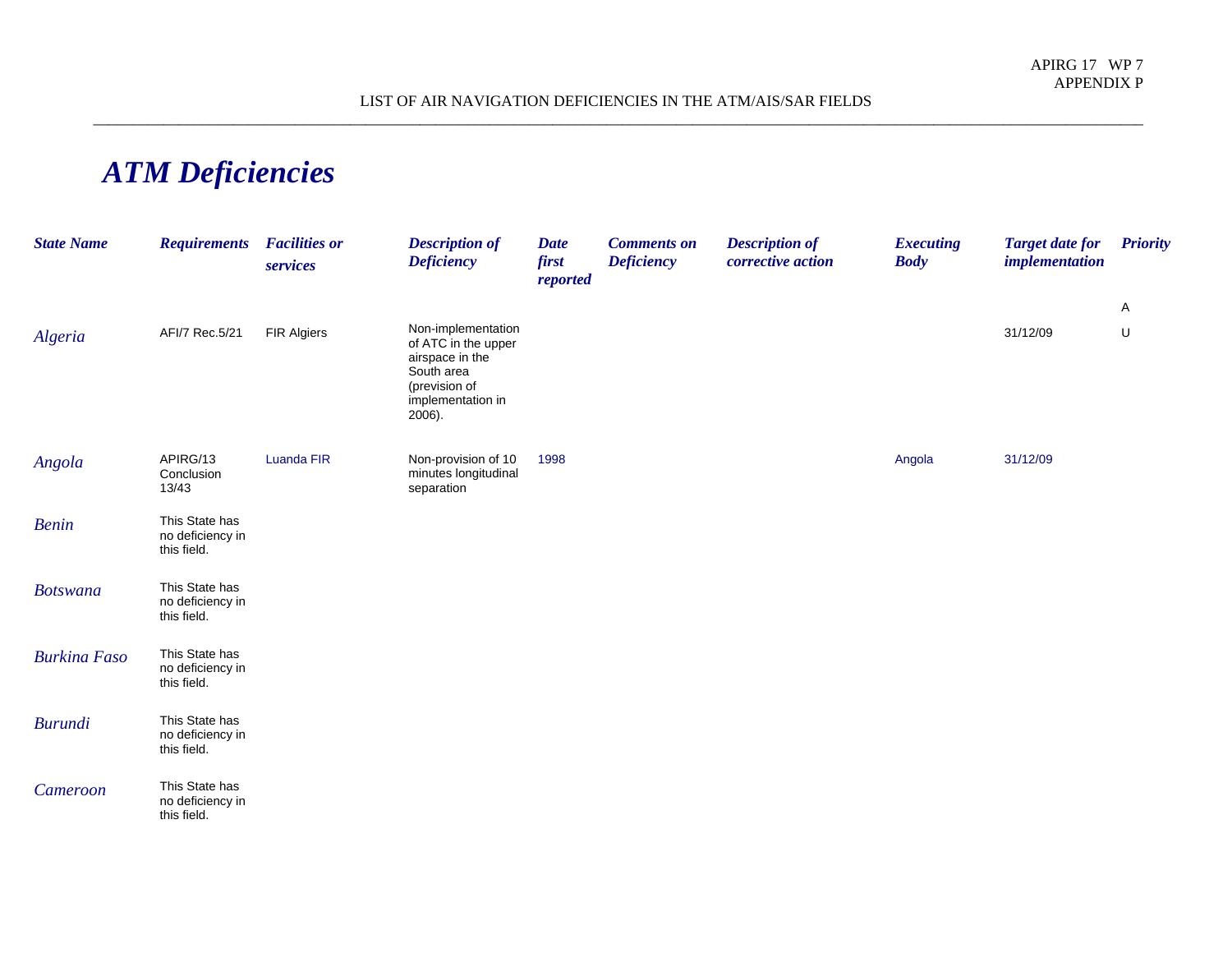| <b>State Name</b>                  | <b>Requirements</b>                               | <b>Facilities or</b><br>services            | <b>Description of</b><br><b>Deficiency</b>                                                  | <b>Date</b><br>first<br>reported | <b>Comments on</b><br><b>Deficiency</b>                                       | <b>Description of</b><br>corrective action | <b>Executing</b><br><b>Body</b> | <b>Target date for</b><br><i>implementation</i> | <b>Priority</b> |
|------------------------------------|---------------------------------------------------|---------------------------------------------|---------------------------------------------------------------------------------------------|----------------------------------|-------------------------------------------------------------------------------|--------------------------------------------|---------------------------------|-------------------------------------------------|-----------------|
| Cape Verde                         | This State has<br>no deficiency in<br>this field. |                                             |                                                                                             |                                  |                                                                               |                                            |                                 |                                                 |                 |
| <b>Central African</b><br>Republic | This State has<br>no deficiency in<br>this field. |                                             |                                                                                             |                                  |                                                                               |                                            |                                 |                                                 |                 |
| Chad                               | This State has<br>no deficiency in<br>this field. |                                             |                                                                                             |                                  |                                                                               |                                            |                                 |                                                 |                 |
| Comoros                            | This State has<br>no deficiency in<br>this field. |                                             |                                                                                             |                                  |                                                                               |                                            |                                 |                                                 |                 |
| Congo                              | <b>LIM AFI</b><br>Rec.10/38                       | SSR Provision of<br>effective surveillance. | Need for SSR<br>surveillance in<br>extended TMA as<br>expressed in the<br>AFI CNS/ATM Plan. | 1998                             | Traffic<br>density/complexity<br>contributing to<br>frequent ATS<br>incidents | Implement SSR at<br>Brazzaville            | Congo                           | 31/12/09                                        | U               |
| Côte d'Ivoire                      | This State has<br>no deficiency in<br>this field. |                                             |                                                                                             |                                  |                                                                               |                                            |                                 |                                                 |                 |
| Dem. Rep. of<br>Congo              | AFI/7 Rec.5/21                                    | FIR Kinshasa                                | Non-provision of<br>ATC service.                                                            |                                  |                                                                               |                                            |                                 | 31/12/09                                        | U               |
|                                    | APIRG/13<br>Conc.13/43                            | FIR Kinshasa                                | Non-implementation<br>of 10 minute<br>longitudinal<br>separation.                           | $\mathbb{Z}^2$                   |                                                                               |                                            |                                 | 31/12/09                                        | U               |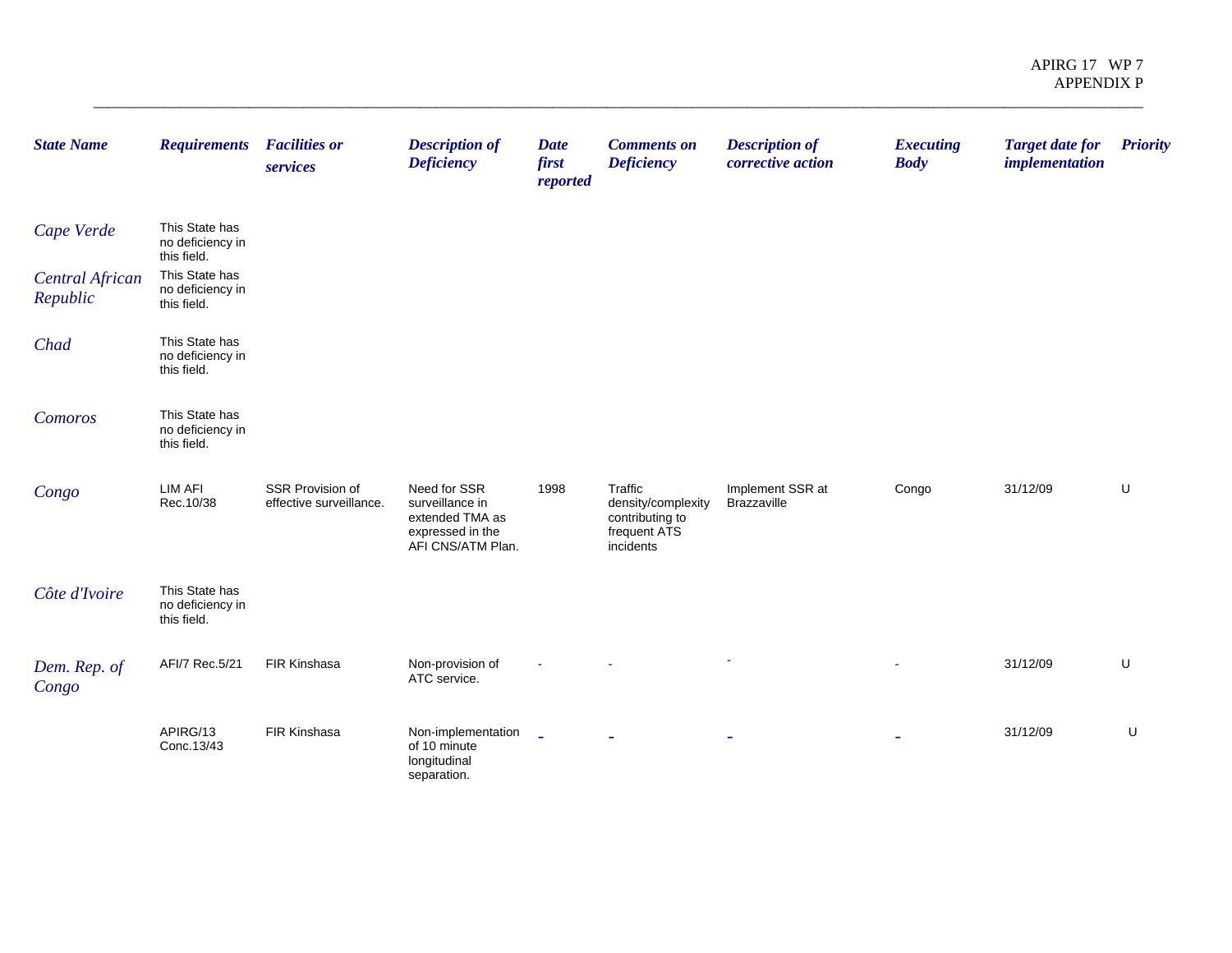| <b>State Name</b>           | <b>Requirements</b>                                      | <b>Facilities or</b><br>services | <b>Description of</b><br><b>Deficiency</b> | <b>Date</b><br>first<br>reported | <b>Comments on</b><br><b>Deficiency</b>                    | <b>Description of</b><br>corrective action                         | <b>Executing</b><br><b>Body</b> | <b>Target date for</b><br>implementation | <b>Priority</b> |
|-----------------------------|----------------------------------------------------------|----------------------------------|--------------------------------------------|----------------------------------|------------------------------------------------------------|--------------------------------------------------------------------|---------------------------------|------------------------------------------|-----------------|
|                             | AFI/7 Rec.5/8<br>and Table ATS<br>1 AFI ANP<br>Doc.7474. | RNAV UL612                       | Goma-EL Dhaba<br>(Paleohora)               | 1995                             | Aircraft subjected<br>to fly non-<br>economical<br>routes. | States concerned to<br>coordinate common<br>implementation dates.  | Congo (DRC)-<br>Egypt - Sudan   | 31/12/09                                 | Α               |
|                             | AFI/7 Rec.5/8<br>and Table ATS<br>1 AFI ANP<br>Doc.7474. | RNAV UL612                       | Goma-El Dhaba<br>(Paleohora)               | 1995                             | Aircraft subjected<br>to fly non-<br>economical<br>routes. | States concerned to<br>coordinate common<br>implementation dates.  | Congo (DRC)-<br>Egypt-Sudan     | 31/12/09                                 | Α               |
|                             | AFI/7 Rec.5/8<br>and Table ATS<br>1 AFI ANP<br>Doc.7474. | <b>UB 527</b>                    | Lubunbashi - Daras<br><b>Salam</b>         | 2001                             | Aircraft subjected<br>to fly non-<br>economical<br>routes. | States concerned to<br>coordinate a common<br>implementation date. | D. R. Congo -<br>Tanzania       | 31/12/09                                 |                 |
| Djibouti                    | This State has<br>no deficiency in<br>this field.        |                                  |                                            |                                  |                                                            |                                                                    |                                 |                                          |                 |
| Egypt                       | This State has<br>no deficiency in<br>this field.        |                                  |                                            |                                  |                                                            |                                                                    |                                 |                                          |                 |
| Equatorial<br><b>Guinea</b> | This State has<br>no deficiency in<br>this field.        |                                  |                                            |                                  |                                                            |                                                                    |                                 |                                          |                 |
| Eritrea                     | This State has<br>no deficiency in                       |                                  |                                            |                                  |                                                            |                                                                    |                                 |                                          |                 |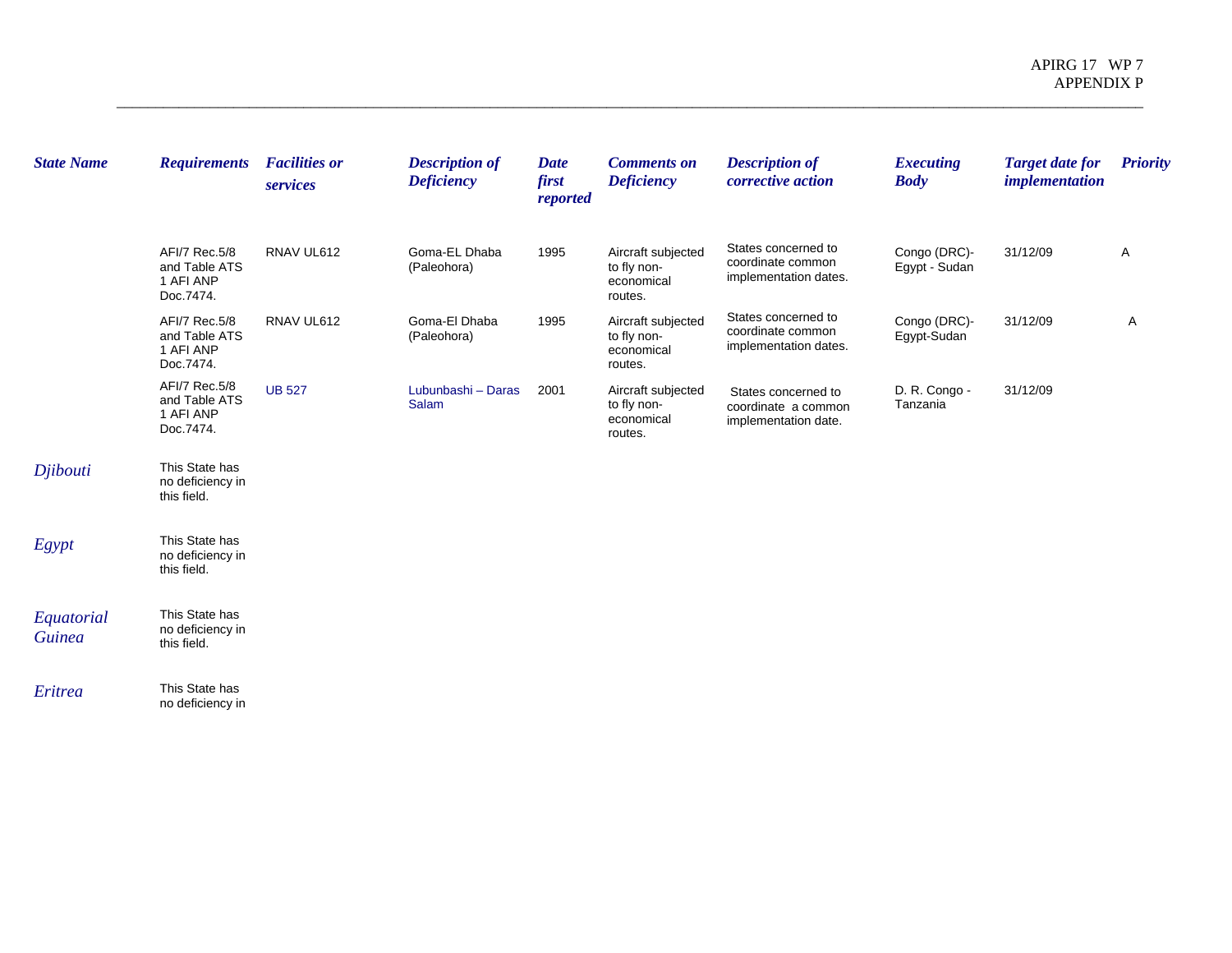| <b>State Name</b>   | <b>Requirements</b><br>this field.                       | <b>Facilities or</b><br>services | <b>Description of</b><br><b>Deficiency</b>           | <b>Date</b><br>first<br>reported | <b>Comments on</b><br><b>Deficiency</b>                    | <b>Description of</b><br>corrective action                        | <b>Executing</b><br><b>Body</b> | <b>Target date for</b><br><i>implementation</i> | <b>Priority</b> |
|---------------------|----------------------------------------------------------|----------------------------------|------------------------------------------------------|----------------------------------|------------------------------------------------------------|-------------------------------------------------------------------|---------------------------------|-------------------------------------------------|-----------------|
| Ethiopia            | AFI/7 Rec.5/8<br>and Table ATS<br>1 AFI ANP<br>Doc.7474. | Route UB525                      | Addis Ababa-<br>ALEBA-Luxor                          | 1996                             | Aircraft subjected<br>to fly non-<br>economical<br>routes. | States concerned to<br>coordinate common<br>implementation dates. | Eritrea                         | 1/9/2009                                        | A               |
| France<br>(Réunion) | This State has<br>no deficiency in<br>this field.        |                                  |                                                      |                                  |                                                            |                                                                   |                                 |                                                 |                 |
| Gabon               | This State has<br>no deficiency in<br>this field.        |                                  |                                                      |                                  |                                                            |                                                                   |                                 |                                                 |                 |
| Gambia              | This State has<br>no deficiency in<br>this field.        |                                  |                                                      |                                  |                                                            |                                                                   |                                 |                                                 |                 |
| Ghana               | This State has<br>no deficiency in<br>this field.        |                                  |                                                      |                                  |                                                            |                                                                   |                                 |                                                 |                 |
| <b>Guinea</b>       | This State has<br>no deficiency in<br>this field.        |                                  |                                                      |                                  |                                                            |                                                                   |                                 |                                                 |                 |
| Guinea Bissau       | This State has<br>no deficiency in<br>this field.        |                                  |                                                      |                                  |                                                            |                                                                   |                                 |                                                 |                 |
| Kenya               | AFI/7 Rec.5/1 -<br>Airspace<br>management                | P2, R10, D20                     | Prohibited area,<br>restricted area,<br>danger area. | 1990                             | Non-availability of<br>direct routing.                     | Withdraw these areas.                                             | Kenya                           | 31/12/09                                        | Α               |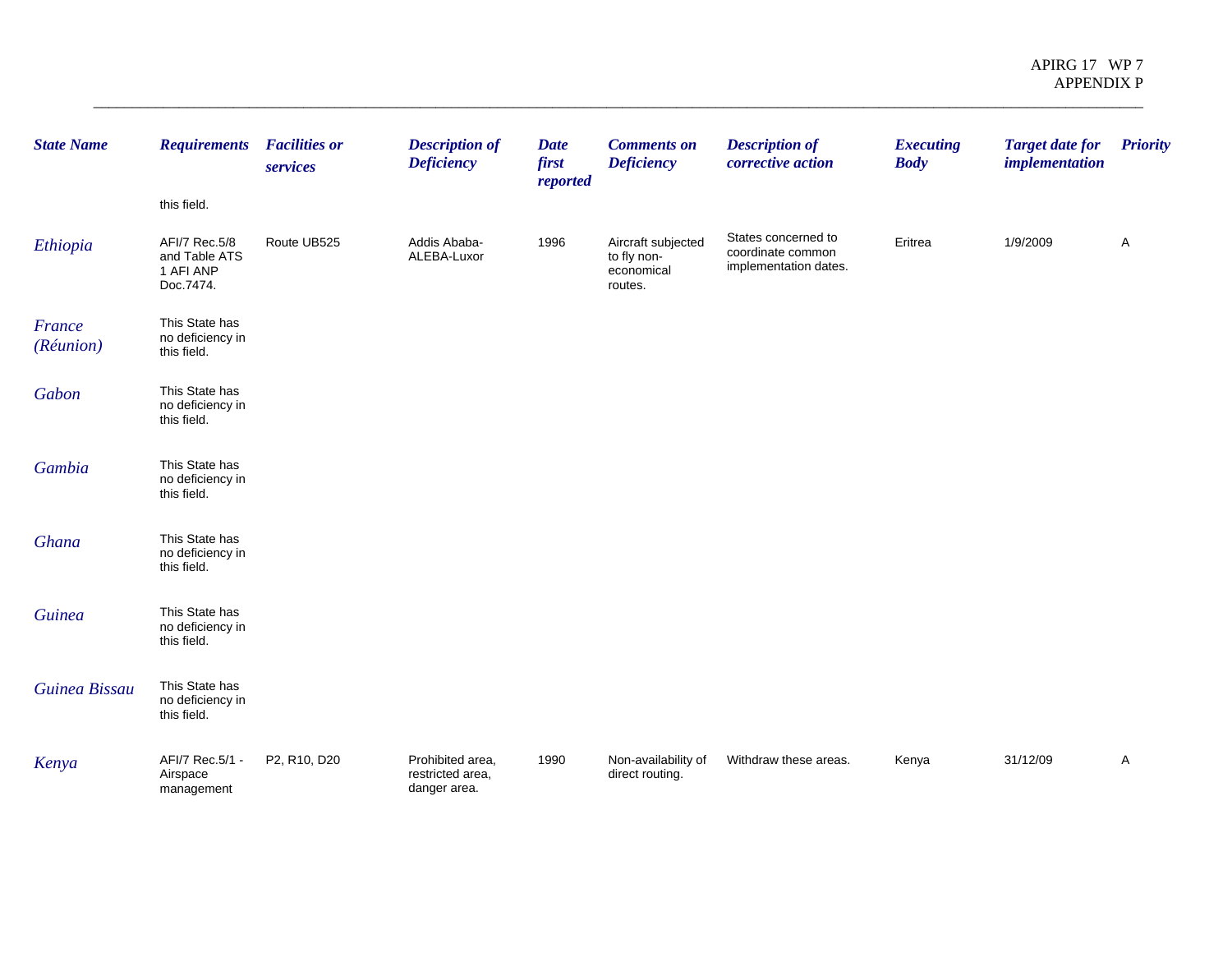| <b>State Name</b> | <b>Requirements</b>                               | <b>Facilities or</b><br>services | <b>Description of</b><br><b>Deficiency</b> | <b>Date</b><br>first<br>reported | <b>Comments on</b><br><b>Deficiency</b> | <b>Description of</b><br>corrective action | <b>Executing</b><br><b>Body</b> | <b>Target date for</b><br><i>implementation</i> | <b>Priority</b> |
|-------------------|---------------------------------------------------|----------------------------------|--------------------------------------------|----------------------------------|-----------------------------------------|--------------------------------------------|---------------------------------|-------------------------------------------------|-----------------|
| Lesotho           | This State has<br>no deficiency in<br>this field. |                                  |                                            |                                  |                                         |                                            |                                 |                                                 |                 |
| Liberia           | This State has<br>no deficiency in<br>this field. |                                  |                                            |                                  |                                         |                                            |                                 |                                                 |                 |
| Libya             | This State has<br>no deficiency in<br>this field. |                                  |                                            |                                  |                                         |                                            |                                 |                                                 |                 |
| Madagascar        | This State has<br>no deficiency in<br>this field. |                                  |                                            |                                  |                                         |                                            |                                 |                                                 |                 |
| Malawi            | This State has<br>no deficiency in<br>this field. |                                  |                                            |                                  |                                         |                                            |                                 |                                                 |                 |
| Mali              | This State has<br>no deficiency in<br>this field. |                                  |                                            |                                  |                                         |                                            |                                 |                                                 |                 |
| Mauritania        | This State has<br>no deficiency in                |                                  |                                            |                                  |                                         |                                            |                                 |                                                 |                 |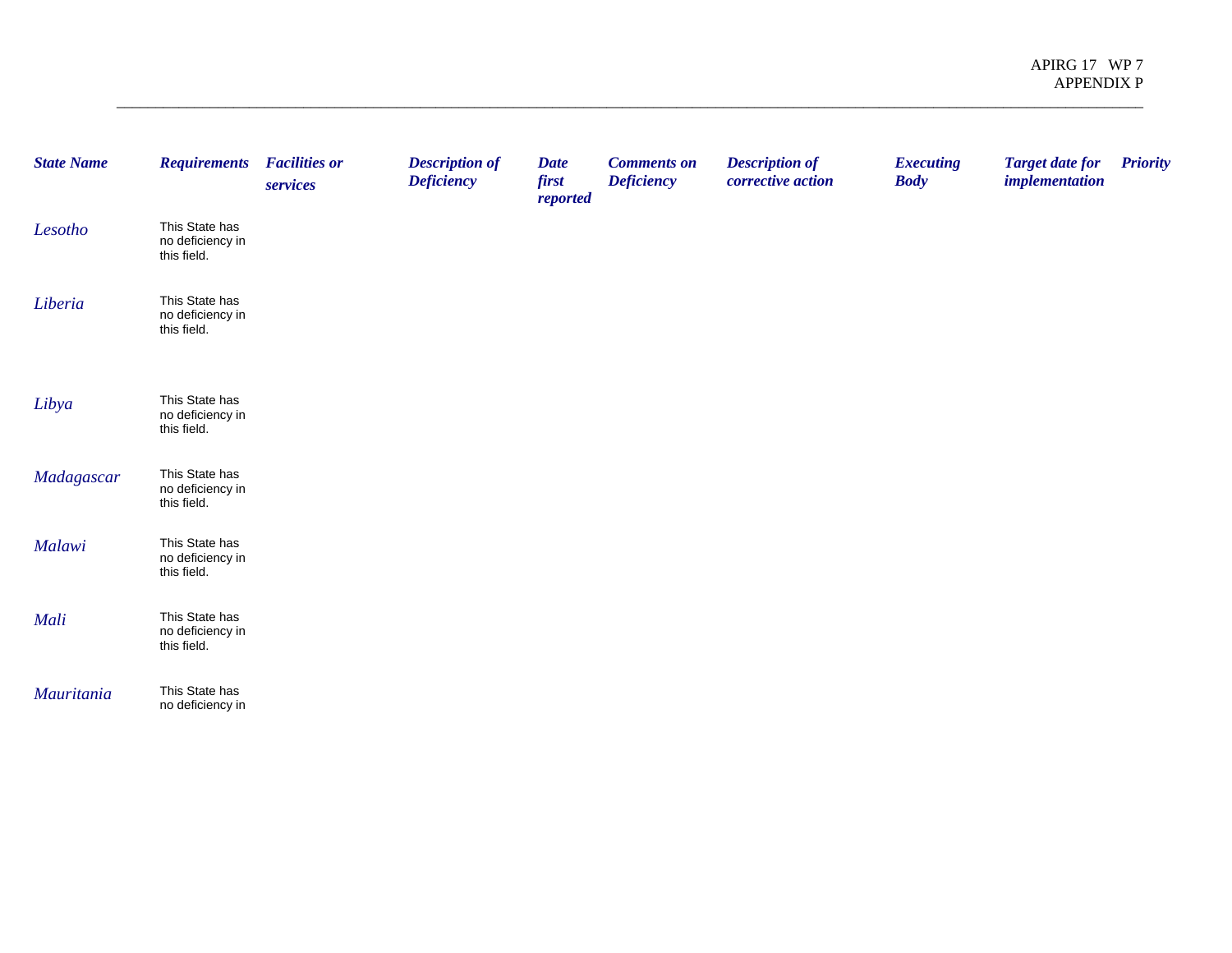| <b>State Name</b>      | <b>Requirements</b><br>this field.                       | <b>Facilities or</b><br>services | <b>Description of</b><br><b>Deficiency</b>                                       | <b>Date</b><br>first<br>reported | <b>Comments on</b><br><b>Deficiency</b>                                                  | <b>Description of</b><br>corrective action                        | <b>Executing</b><br><b>Body</b> | <b>Target date for</b><br><i>implementation</i> | <b>Priority</b> |
|------------------------|----------------------------------------------------------|----------------------------------|----------------------------------------------------------------------------------|----------------------------------|------------------------------------------------------------------------------------------|-------------------------------------------------------------------|---------------------------------|-------------------------------------------------|-----------------|
| <b>Mauritius</b>       | This State has<br>no deficiency in<br>this field.        |                                  |                                                                                  |                                  |                                                                                          |                                                                   |                                 |                                                 |                 |
| <b>Morocco</b>         | AFI/7 Rec.5/8<br>and Table ATS<br>1 AFI ANP<br>Doc.7474. | Airspace Management              | Problems<br>associated with non<br>flight level<br>allocations on ATS<br>routes. | 1998                             | Non-standard<br>flight<br>level allocations<br>contributed to<br><b>ATS</b><br>incidents | States concerned to meet<br>and address issues under<br>column 3. | Morocco-<br>Portugal            | 31/12/09                                        | U               |
| Mozambique             | This State has<br>no deficiency in<br>this field.        |                                  |                                                                                  |                                  |                                                                                          |                                                                   |                                 |                                                 |                 |
| Namibia                | This State has<br>no deficiency in<br>this field         |                                  |                                                                                  |                                  |                                                                                          |                                                                   |                                 |                                                 |                 |
| Niger                  | This State has<br>no deficiency in<br>this field.        |                                  |                                                                                  |                                  |                                                                                          |                                                                   |                                 |                                                 |                 |
| Nigeria                | This State has<br>no deficiency in<br>this field         |                                  |                                                                                  |                                  |                                                                                          |                                                                   |                                 |                                                 |                 |
| Rwanda                 | This State has<br>no deficiency in<br>this field.        |                                  |                                                                                  |                                  |                                                                                          |                                                                   |                                 |                                                 |                 |
| Sao Tome &<br>Principe | This State has<br>no deficiency in<br>this field.        |                                  |                                                                                  |                                  |                                                                                          |                                                                   |                                 |                                                 |                 |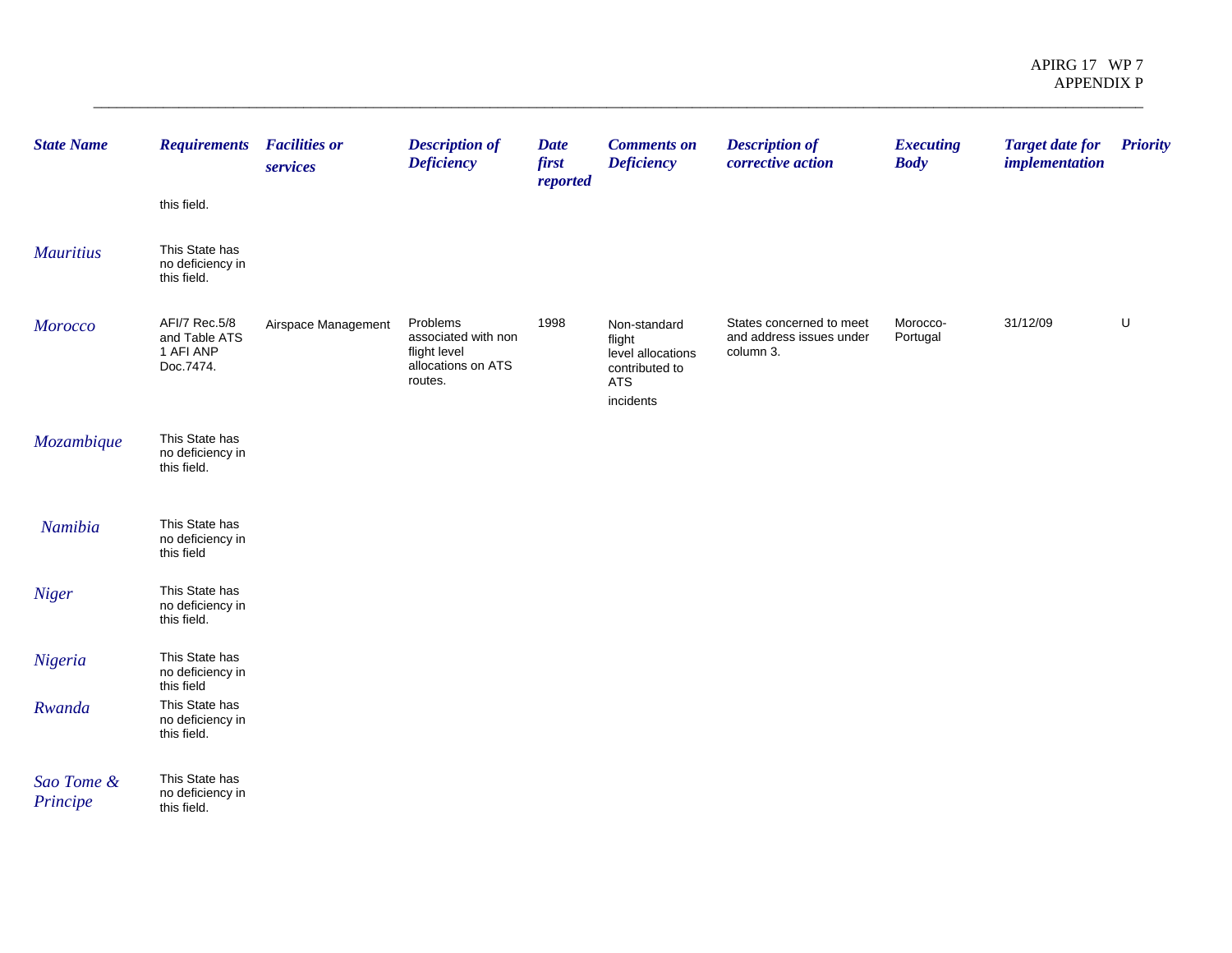| <b>State Name</b>    | <b>Requirements</b>                                      | <b>Facilities or</b><br>services    | <b>Description of</b><br><b>Deficiency</b>              | <b>Date</b><br>first<br>reported | <b>Comments on</b><br><b>Deficiency</b>                    | <b>Description of</b><br>corrective action | <b>Executing</b><br><b>Body</b> | <b>Target date for</b><br><i>implementation</i> | <b>Priority</b> |
|----------------------|----------------------------------------------------------|-------------------------------------|---------------------------------------------------------|----------------------------------|------------------------------------------------------------|--------------------------------------------|---------------------------------|-------------------------------------------------|-----------------|
| Senegal              | This State has<br>no deficiency in<br>this field.        |                                     |                                                         |                                  |                                                            |                                            |                                 |                                                 |                 |
| Seychelles           | This State has<br>no deficiency in<br>this field.        |                                     |                                                         |                                  |                                                            |                                            |                                 |                                                 |                 |
| Sierra Leone         | This State has<br>no deficiency in<br>this field.        |                                     |                                                         |                                  |                                                            |                                            |                                 |                                                 |                 |
| Somalia              | AFI/7 Rec.5/21                                           | Provision of ATC 150<br>NM concept. | Non-provision of<br>ATC service 150<br>NM of Mogadishu. | 1994                             | Delayed descent<br>for arrival and<br>steep climb for      | No action due to the<br>present situation  | Somalia                         | 31/12/09                                        | U               |
| South Africa         | This State has<br>no deficiency in<br>this field.        |                                     |                                                         |                                  | departure.                                                 |                                            |                                 |                                                 |                 |
| Spain (Canary<br>Is. | This State has<br>no deficiency in<br>this field.        |                                     |                                                         |                                  |                                                            |                                            |                                 |                                                 |                 |
| Sudan                | AFI/7 Rec.5/8<br>and Table ATS<br>1 AFI ANP<br>Doc.7474. | Route UR400                         | A. Simbel-Kassala                                       | 1994                             | Aircraft subjected<br>to fly non-<br>economical<br>routes. | Not acceptable now within<br>Khartoum FIR. | Sudan                           | 31/12/09                                        | $\mathsf{A}$    |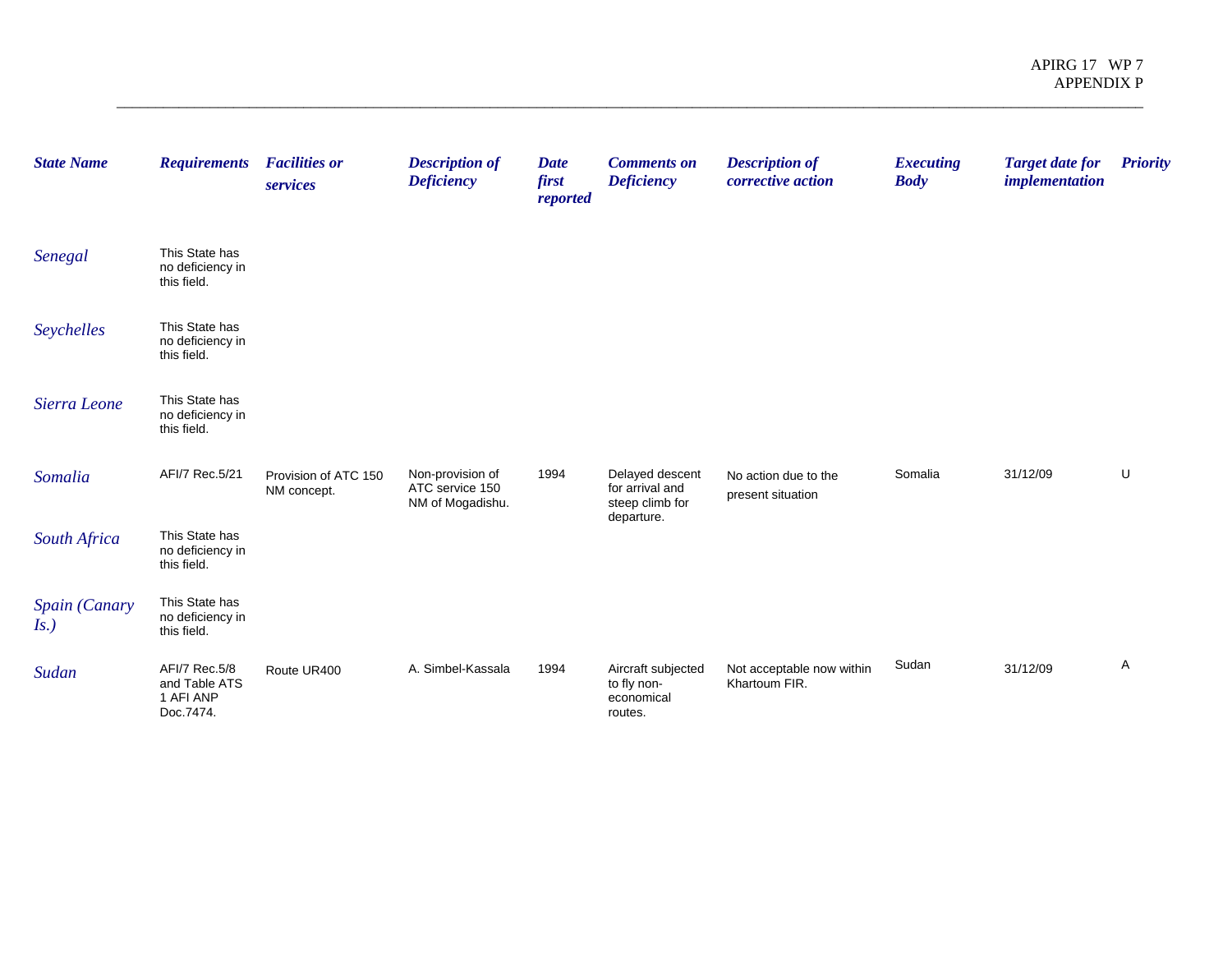| <b>State Name</b> | <b>Requirements</b>                                      | <b>Facilities or</b><br>services | <b>Description of</b><br><b>Deficiency</b>                                           | <b>Date</b><br>first<br>reported | <b>Comments on</b><br><b>Deficiency</b>                    | <b>Description of</b><br>corrective action                             | <b>Executing</b><br><b>Body</b> | <b>Target date for</b><br><i>implementation</i> | <b>Priority</b> |
|-------------------|----------------------------------------------------------|----------------------------------|--------------------------------------------------------------------------------------|----------------------------------|------------------------------------------------------------|------------------------------------------------------------------------|---------------------------------|-------------------------------------------------|-----------------|
|                   | AFI/7 Rec.5/8<br>and Table ATS<br>1 AFI ANP<br>Doc.7474. | RNAV UM665                       | Addis Ababa-<br>Merowe                                                               | 1994                             | Aircraft subjected<br>to fly non-<br>economical<br>routes. | Not acceptable in<br>Khartoum FIR due<br>to military reasons.          | Sudan                           | 17/02/09                                        | Α               |
|                   | AFI/7 Rec.5/8<br>and Table ATS<br>1 AFI ANP<br>Doc.7474. | RNAV UL612                       | Goma-El Dhaba                                                                        | 1994                             | Aircraft subjected<br>to fly non-<br>economical<br>routes. | Overlaps UB607<br>need to review<br>alignment at appropriate<br>forum. | Sudan                           | 17/02/09                                        | A               |
|                   | AFI/7 Rec.5/8<br>and Table ATS<br>1 AFI ANP<br>Doc.7474. | Route UB607                      | Goma-El Obeid-<br>New Valley-El<br>Dabha                                             | 1994                             | Aircraft subjected<br>to fly non-<br>economical<br>routes. | States concerned to<br>coordinate common<br>implementation dates.      | Sudan                           | 17/02/09                                        | Α               |
|                   | AFI/7 Rec.5/8<br>and Table ATS<br>1 AFI ANP<br>Doc.7474. | Route UB525                      | Addis Ababa-Luxor                                                                    | 1994                             | Aircraft subjected<br>to fly non-<br>economical<br>routes. | Not acceptable now in<br>Khartoum FIR.                                 | Sudan                           | 17/02/09                                        | A               |
|                   | AFI/7 Rec.5/8<br>and Table ATS<br>1 AFI ANP<br>Doc.7474. | Route UA618                      | Bukavu-Malakal                                                                       | 1994                             | Aircraft subjected<br>to fly non-<br>economical<br>routes. | Not available now in<br>Khartoum FIR.                                  | Sudan                           | 17/02/09                                        | Α               |
|                   | AFI/7 Rec.5/8<br>and Table ATS<br>1 AFI ANP<br>Doc.7474. | Provision of ATS                 | Area control service<br>not provided to<br>most ATS routes in<br>the upper airspace. | 1998                             | Aircraft subjected<br>to fly non-<br>economical<br>routes. | State to expedite<br>implementation process.                           | Sudan                           | 17/02/09                                        | A               |
| Swaziland         | AFI/7 Rec.5/1                                            | P4 - Airspace<br>Management      | Prohibited area                                                                      | 1990                             | Non-availability of<br>direct routings.                    | Withdraw this area - P4.                                               | Swaziland                       | 31/12/09                                        | Α               |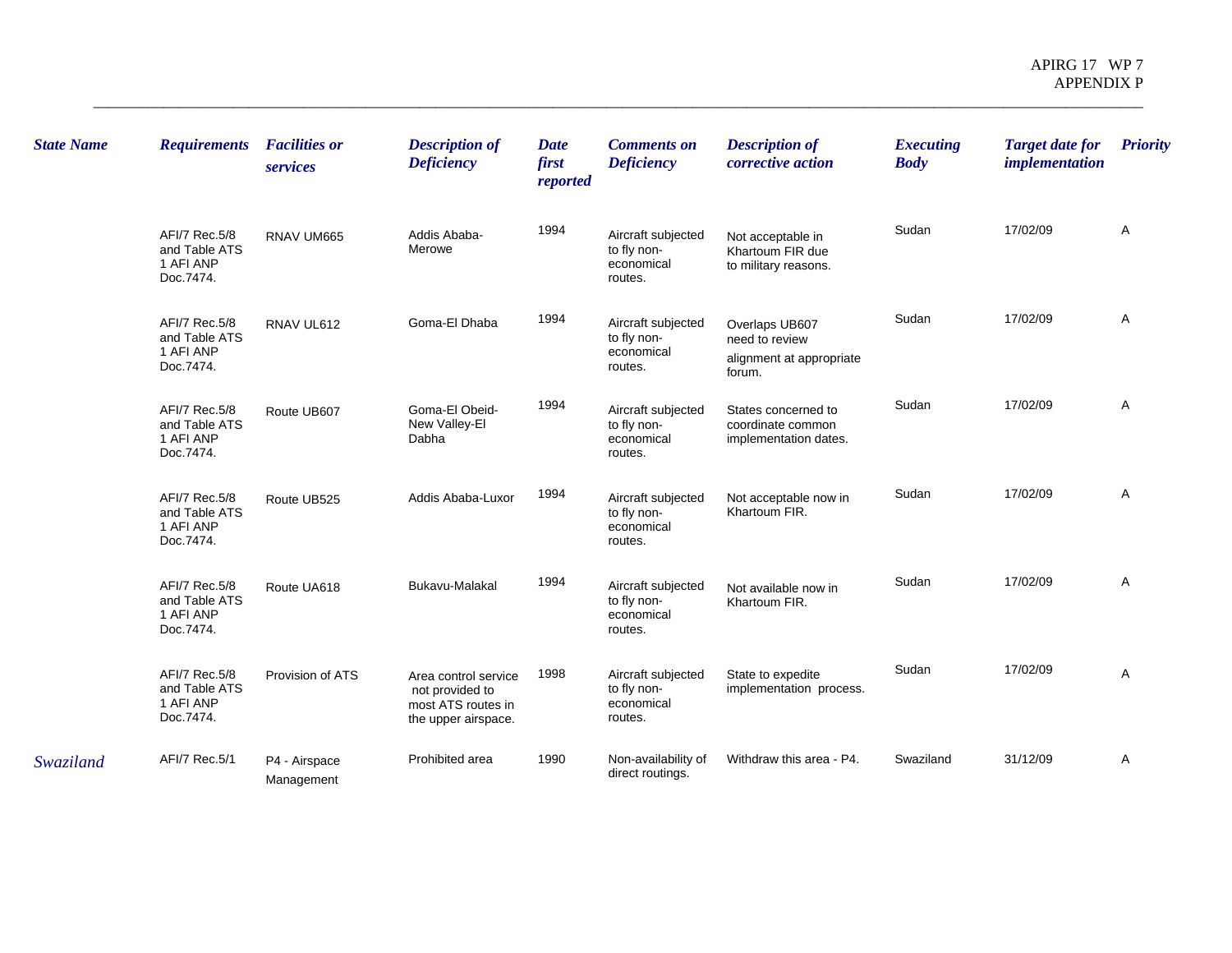| <b>State Name</b> | <b>Requirements</b>                                      | <b>Facilities or</b><br>services | <b>Description of</b><br><b>Deficiency</b> | <b>Date</b><br>first<br>reported | <b>Comments on</b><br><b>Deficiency</b>                    | <b>Description of</b><br>corrective action                                          | <b>Executing</b><br><b>Body</b> | <b>Target date for</b><br><i>implementation</i> | <b>Priority</b> |
|-------------------|----------------------------------------------------------|----------------------------------|--------------------------------------------|----------------------------------|------------------------------------------------------------|-------------------------------------------------------------------------------------|---------------------------------|-------------------------------------------------|-----------------|
| Tanzania          | AFI/7 Rec.5/8<br>and Table ATS<br>1 AFI ANP<br>Doc.7474. | <b>UB527</b>                     | Lubumbashi - Dar-<br>es-Salaam             | 2001                             | Aircraft subjected<br>to fly non-<br>economical<br>routes. | Tanzania is coordinating<br>with the States for a<br>common implementation<br>date. | D. R. Congo -<br>Tanzania       | 31/12/09                                        | A               |
| <b>Togo</b>       | This State has<br>no deficiency in<br>this field.        |                                  |                                            |                                  |                                                            |                                                                                     |                                 |                                                 |                 |
| <b>Tunisia</b>    | This State has<br>no deficiency in<br>this field.        |                                  |                                            |                                  |                                                            |                                                                                     |                                 |                                                 |                 |
| <b>Uganda</b>     | This State has<br>no deficiency in<br>this field.        |                                  |                                            |                                  |                                                            |                                                                                     |                                 |                                                 |                 |
| Zambia            | This State has<br>no deficiency in<br>this field.        |                                  |                                            |                                  |                                                            |                                                                                     |                                 |                                                 |                 |
| Zimbabwe          | This State has<br>no deficiency in<br>this field.        |                                  |                                            |                                  |                                                            |                                                                                     |                                 |                                                 |                 |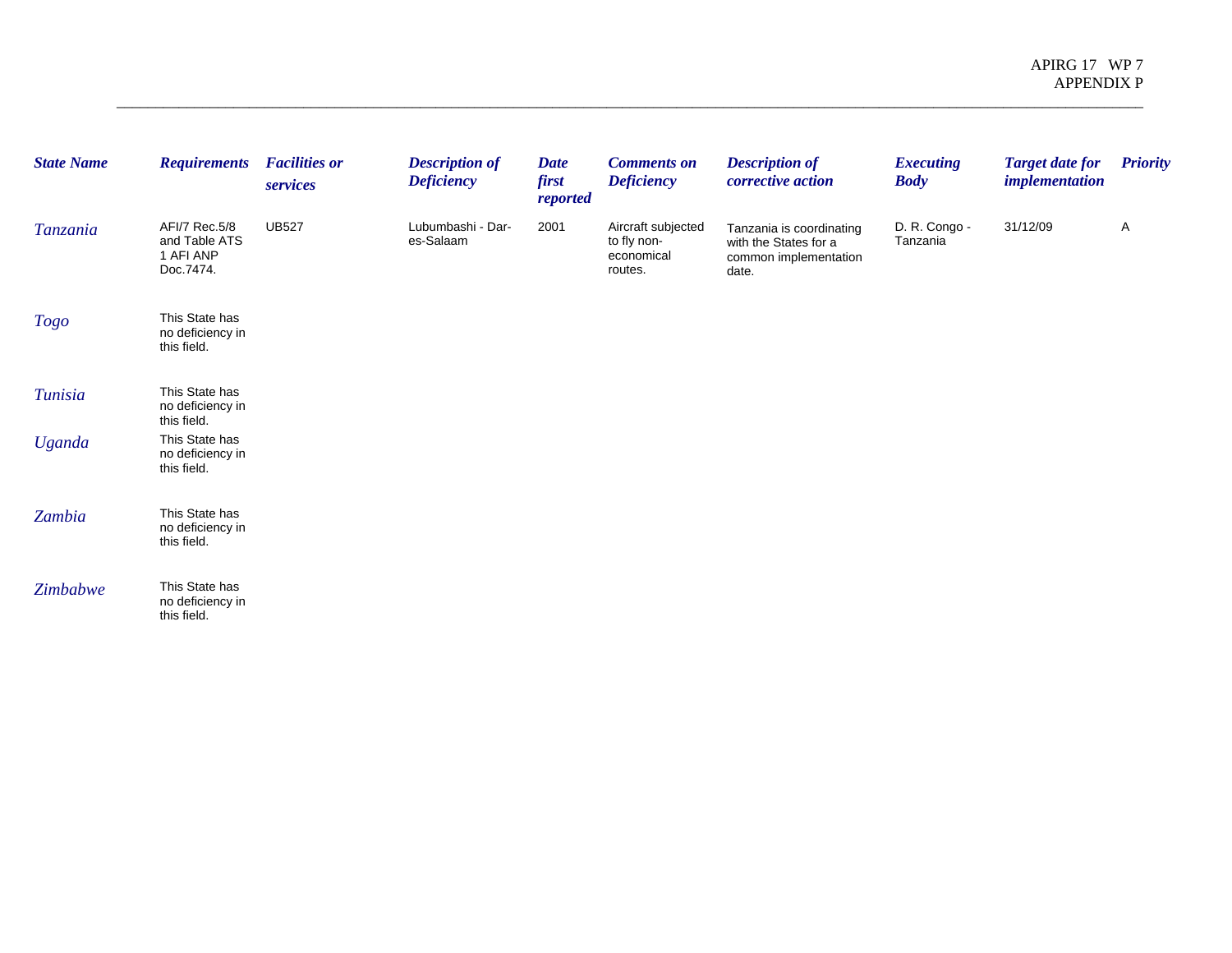## *AIS Deficiencies*

| <b>State Name</b>              | <b>Requirements</b>                            | <b>Facilities or</b><br>services | <b>Description of</b><br><b>Deficiency</b> | Date first<br>reported | <b>Comments on</b><br><b>Deficiency</b> | <b>Description of</b><br>corrective<br>action | <b>Executing</b><br><b>Body</b> | <b>Target date for</b><br><i>implementation</i> | <b>Priority</b> |
|--------------------------------|------------------------------------------------|----------------------------------|--------------------------------------------|------------------------|-----------------------------------------|-----------------------------------------------|---------------------------------|-------------------------------------------------|-----------------|
| Algeria                        | This State has no<br>deficiency in this field. |                                  |                                            |                        |                                         |                                               |                                 |                                                 |                 |
| Angola                         | This State has no<br>deficiency in this field. |                                  |                                            |                        |                                         |                                               |                                 |                                                 |                 |
| <b>Benin</b>                   | This State has no<br>deficiency in this field. |                                  |                                            |                        |                                         |                                               |                                 |                                                 |                 |
| <b>Botswana</b>                | This State has no<br>deficiency in this field. |                                  |                                            |                        |                                         |                                               |                                 |                                                 |                 |
| <b>Burkina Faso</b>            | This State has no<br>deficiency in this field. |                                  |                                            |                        |                                         |                                               |                                 |                                                 |                 |
| <b>Burundi</b>                 | This State has no<br>deficiency in this field. |                                  |                                            |                        |                                         |                                               |                                 |                                                 |                 |
| Cameroon                       | This State has no<br>deficiency in this field. |                                  |                                            |                        |                                         |                                               |                                 |                                                 |                 |
| Cape Verde                     | This State has no<br>deficiency in this field. |                                  |                                            |                        |                                         |                                               |                                 |                                                 |                 |
| Central<br>African<br>Republic | This State has no<br>deficiency in this field. |                                  |                                            |                        |                                         |                                               |                                 |                                                 |                 |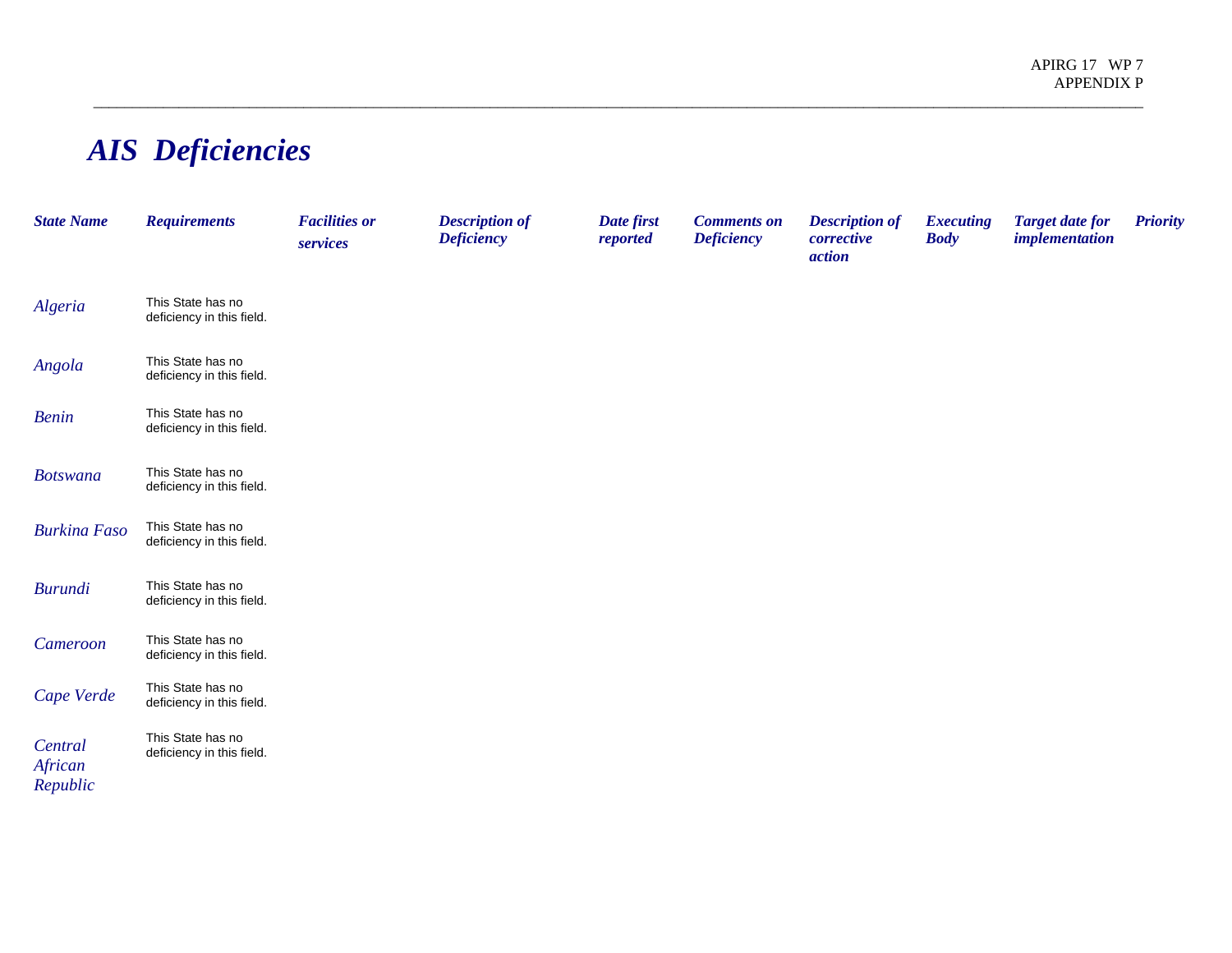| <b>State Name</b>           | <b>Requirements</b>                            | <b>Facilities or</b><br>services | <b>Description of</b><br><b>Deficiency</b> | Date first<br>reported | <b>Comments on</b><br><b>Deficiency</b> | <b>Description of</b><br>corrective<br>action              | <b>Executing</b><br><b>Body</b> | <b>Target date for</b><br><i>implementation</i> | <b>Priority</b> |
|-----------------------------|------------------------------------------------|----------------------------------|--------------------------------------------|------------------------|-----------------------------------------|------------------------------------------------------------|---------------------------------|-------------------------------------------------|-----------------|
| Chad                        | This State has no<br>deficiency in this field. |                                  |                                            |                        |                                         |                                                            |                                 |                                                 |                 |
| Comoros                     | This State has no<br>deficiency in this field. |                                  |                                            |                        |                                         |                                                            |                                 |                                                 |                 |
| Congo                       | This State has no<br>deficiency in this field. |                                  |                                            |                        |                                         |                                                            |                                 |                                                 |                 |
| Côte d'Ivoire               | This State has no<br>deficiency in this field. |                                  |                                            |                        |                                         |                                                            |                                 |                                                 |                 |
| Dem. Rep. of<br>Congo       | Annex 4, 13.2 and<br>AFI/7, Rec.12/31          | ICAO Mandatory<br>Charts         | Aerodrome Charts<br>outdated               | 1990                   | Non-updated<br>charts affects<br>safety | Publish new<br>charts. IAC and<br>VAC charts<br>published. | Congo<br>(DRC)                  | 31/12/07                                        | U               |
| Djibouti                    | This State has no<br>deficiency in this field. |                                  |                                            |                        |                                         |                                                            |                                 |                                                 |                 |
| Egypt                       | This State has no<br>deficiency in this field. |                                  |                                            |                        |                                         |                                                            |                                 |                                                 |                 |
| Equatorial<br><b>Guinea</b> | This State has no<br>deficiency in this field. |                                  |                                            |                        |                                         |                                                            |                                 |                                                 |                 |
| Eritrea                     | This State has no<br>deficiency in this field. |                                  |                                            |                        |                                         |                                                            |                                 |                                                 |                 |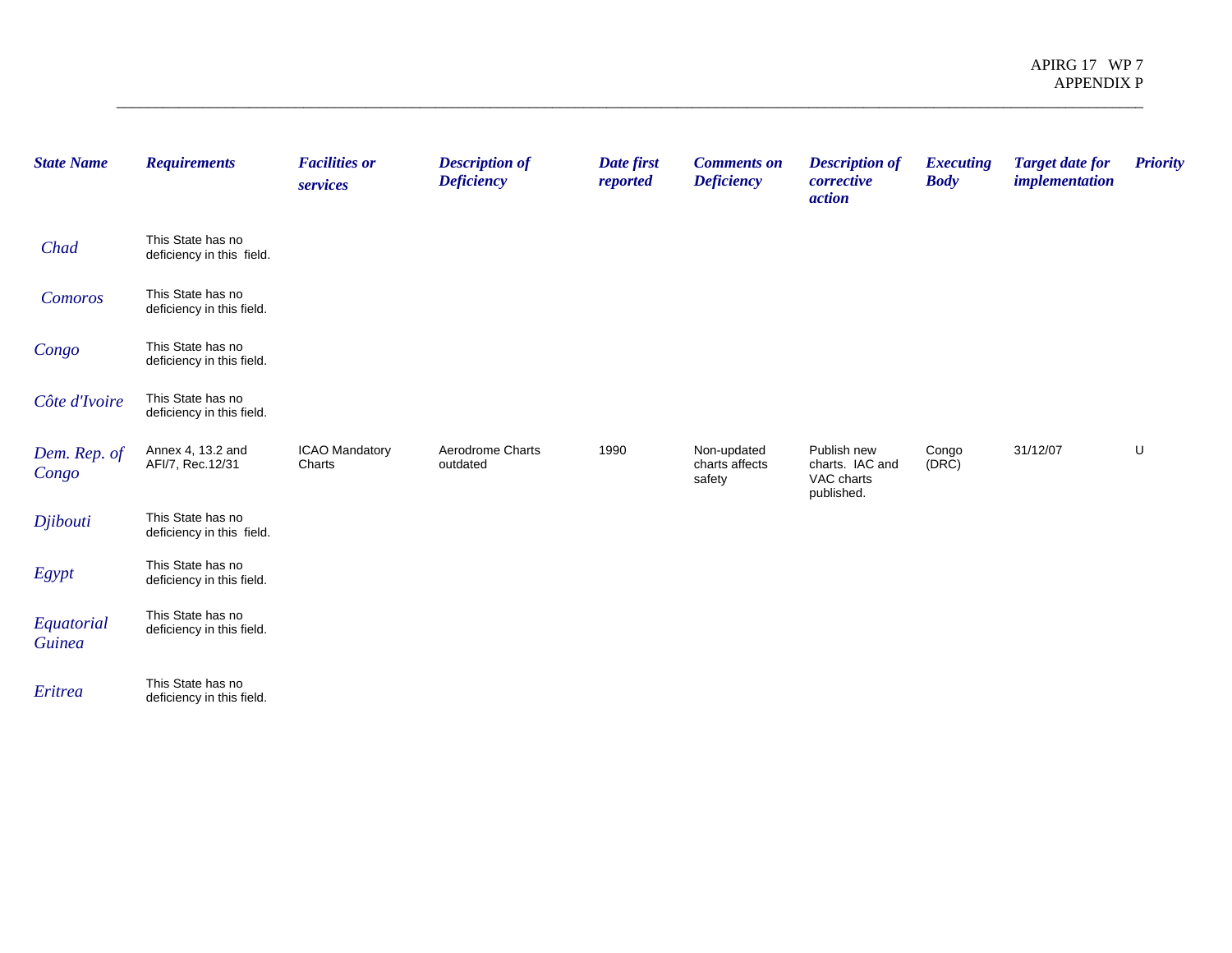| <b>State Name</b>              | <b>Requirements</b>                            | <b>Facilities or</b><br>services | <b>Description of</b><br><b>Deficiency</b> | Date first<br>reported | <b>Comments on</b><br><b>Deficiency</b>                 | <b>Description of</b><br>corrective<br>action | <b>Executing</b><br><b>Body</b> | <b>Target date for</b><br><i>implementation</i> | <b>Priority</b> |
|--------------------------------|------------------------------------------------|----------------------------------|--------------------------------------------|------------------------|---------------------------------------------------------|-----------------------------------------------|---------------------------------|-------------------------------------------------|-----------------|
| Ethiopia                       | This State has no<br>deficiency in this field. |                                  |                                            |                        |                                                         |                                               |                                 |                                                 |                 |
| France<br>(Réunion)            | This State has no<br>deficiency in this field. |                                  |                                            |                        |                                                         |                                               |                                 |                                                 |                 |
| Gabon                          | This State has no<br>deficiency in this field. |                                  |                                            |                        |                                                         |                                               |                                 |                                                 |                 |
| Ghana                          | Annex 15, 3.3                                  | Integrated AIS<br>package        |                                            | 01/01/98               | Non-availability of<br>latest status of<br>information. | Distribute<br>regularly                       | Gambia                          | 31/12/04                                        | U               |
| Gambia                         | This State has no<br>deficiency in this field. |                                  |                                            |                        |                                                         |                                               |                                 |                                                 |                 |
| <b>Guinea</b>                  | This State has no<br>deficiency in this field. |                                  |                                            |                        |                                                         |                                               |                                 |                                                 |                 |
| <b>Guinea</b><br><b>Bissau</b> | This State has no<br>deficiency in this field. |                                  |                                            |                        |                                                         |                                               |                                 |                                                 |                 |
| Kenya                          | This State has no<br>deficiency in this field. |                                  |                                            |                        |                                                         |                                               |                                 |                                                 |                 |
| Lesotho                        | This State has no<br>deficiency in this field. |                                  |                                            |                        |                                                         |                                               |                                 |                                                 |                 |
| Liberia                        | Situation unknown                              |                                  |                                            |                        |                                                         |                                               |                                 |                                                 |                 |
| Libya                          | This State has no<br>deficiency in this field. |                                  |                                            |                        |                                                         |                                               |                                 |                                                 |                 |
| Madagascar                     | This State has no<br>deficiency in this field. |                                  |                                            |                        |                                                         |                                               |                                 |                                                 |                 |
| Malawi                         | This State has no                              |                                  |                                            |                        |                                                         |                                               |                                 |                                                 |                 |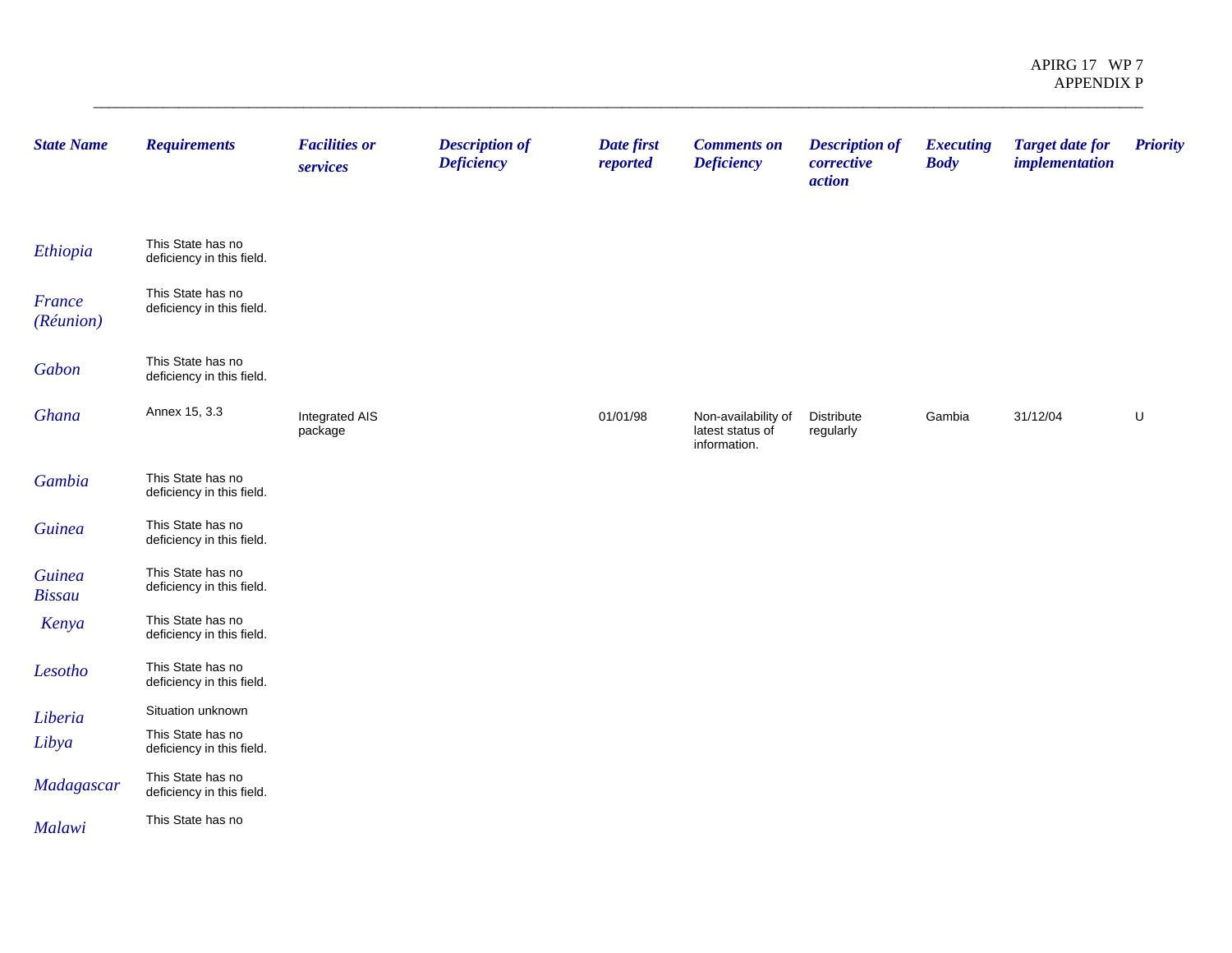| <b>State Name</b>      | <b>Requirements</b>                            | <b>Facilities or</b><br>services | <b>Description of</b><br><b>Deficiency</b> | Date first<br>reported | <b>Comments on</b><br><b>Deficiency</b> | <b>Description of</b><br>corrective<br><i>action</i> | <b>Executing</b><br><b>Body</b> | <b>Target date for</b><br><i>implementation</i> | <b>Priority</b> |
|------------------------|------------------------------------------------|----------------------------------|--------------------------------------------|------------------------|-----------------------------------------|------------------------------------------------------|---------------------------------|-------------------------------------------------|-----------------|
|                        | deficiency in this field.                      |                                  |                                            |                        |                                         |                                                      |                                 |                                                 |                 |
| Mali                   | This State has no<br>deficiency in this field. |                                  |                                            |                        |                                         |                                                      |                                 |                                                 |                 |
| Mauritania             | This State has no<br>deficiency in this field. |                                  |                                            |                        |                                         |                                                      |                                 |                                                 |                 |
| <b>Mauritius</b>       | This State has no<br>deficiency in this field. |                                  |                                            |                        |                                         |                                                      |                                 |                                                 |                 |
| <b>Morocco</b>         | This State has no<br>deficiency in this field. |                                  |                                            |                        |                                         |                                                      |                                 |                                                 |                 |
| Mozambique             | This State has no<br>deficiency in this field. |                                  |                                            |                        |                                         |                                                      |                                 |                                                 |                 |
| Namibia                | This State has no<br>deficiency in this field. |                                  |                                            |                        |                                         |                                                      |                                 |                                                 |                 |
| <b>Niger</b>           | This State has no<br>deficiency in this field. |                                  |                                            |                        |                                         |                                                      |                                 |                                                 |                 |
| Nigeria                | This State has no<br>deficiency in this field. |                                  |                                            |                        |                                         |                                                      |                                 |                                                 |                 |
| Rwanda                 | This State has no<br>deficiency in this field. |                                  |                                            |                        |                                         |                                                      |                                 |                                                 |                 |
| Sao Tome &<br>Principe | This State has no<br>deficiency in this field. |                                  |                                            |                        |                                         |                                                      |                                 |                                                 |                 |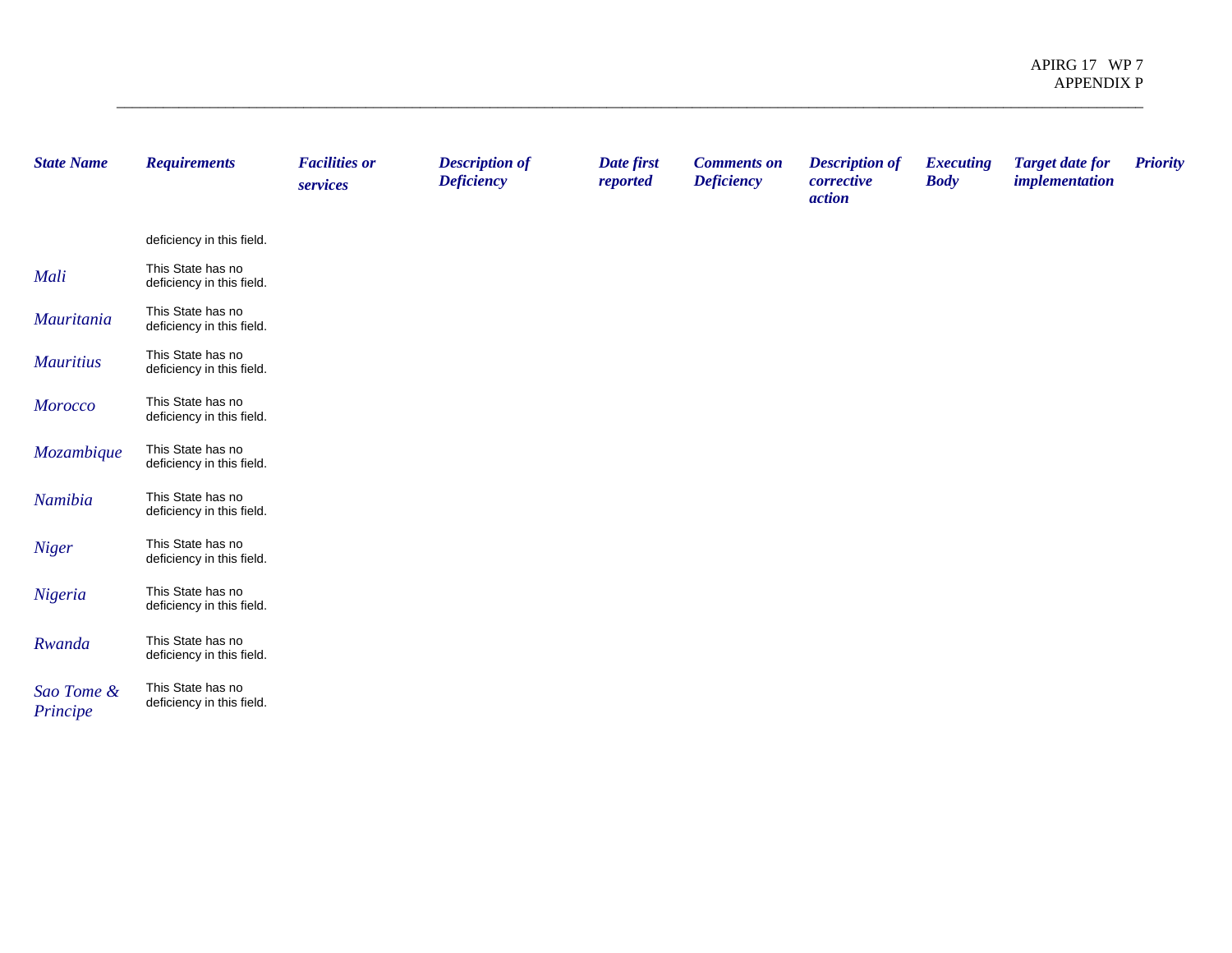| <b>State Name</b>     | <b>Requirements</b>                             | <b>Facilities or</b><br>services                                              | <b>Description of</b><br><b>Deficiency</b>                                                                                                                            | Date first<br>reported | <b>Comments on</b><br><b>Deficiency</b>    | <b>Description of</b><br>corrective<br>action     | <b>Executing</b><br><b>Body</b> | <b>Target date for</b><br><i>implementation</i> | <b>Priority</b> |
|-----------------------|-------------------------------------------------|-------------------------------------------------------------------------------|-----------------------------------------------------------------------------------------------------------------------------------------------------------------------|------------------------|--------------------------------------------|---------------------------------------------------|---------------------------------|-------------------------------------------------|-----------------|
| Senegal               | This State has no<br>deficiency in this field.  |                                                                               |                                                                                                                                                                       |                        |                                            |                                                   |                                 |                                                 |                 |
| Seychelles            | This State has no<br>deficiency in this field.  |                                                                               |                                                                                                                                                                       |                        |                                            |                                                   |                                 |                                                 |                 |
| Sierra Leone          | This State has no<br>deficiency in this field.  |                                                                               |                                                                                                                                                                       |                        |                                            |                                                   |                                 |                                                 |                 |
| Somalia               | Annex 4, 3.2, 11.2 and<br>13.2, AFI/7 Rec.12/31 | ICAO Aerodrome<br>Chart and the ICAO<br>Aerodrome Obstacle<br>Chart - Type A. | Non-availability of ICAO<br>Aerodrome Chart, ICAO<br>Aerodrome Obstacle<br>Chart type A and ICAO<br>Instrument Approach<br>Chart for Hargeisa,<br>Kismayu, Mogadishu. | 1990                   | Lack of these<br>charts affects<br>safety. | Publish the three<br>Charts as<br>required        | Somalia                         | 31/12/07                                        | U               |
|                       | Annex 15, 3.6.4                                 | Coordinates WGS84                                                             | Accuracy of coordinates<br>to be established in<br>accordance with Annexes<br>11 and 14.                                                                              | 01/01/98               | Delay in<br>introduction of<br><b>GNSS</b> | Implementation of<br><b>WGS-84</b><br>coordinates | Somalia                         | 31/12/07                                        | U               |
| South Africa          | This State has no<br>deficiency in this field.  |                                                                               |                                                                                                                                                                       |                        |                                            |                                                   |                                 |                                                 |                 |
| Spain<br>(Canary Is.) | This State has no<br>deficiency in this field.  |                                                                               |                                                                                                                                                                       |                        |                                            |                                                   |                                 |                                                 |                 |
| Sudan                 | This State has no<br>deficiency in this field.  |                                                                               |                                                                                                                                                                       |                        |                                            |                                                   |                                 |                                                 |                 |
| Swaziland             | This State has no<br>deficiency in this field.  |                                                                               |                                                                                                                                                                       |                        |                                            |                                                   |                                 |                                                 |                 |
| Tanzania              | This State has no<br>deficiency in this field.  |                                                                               |                                                                                                                                                                       |                        |                                            |                                                   |                                 |                                                 |                 |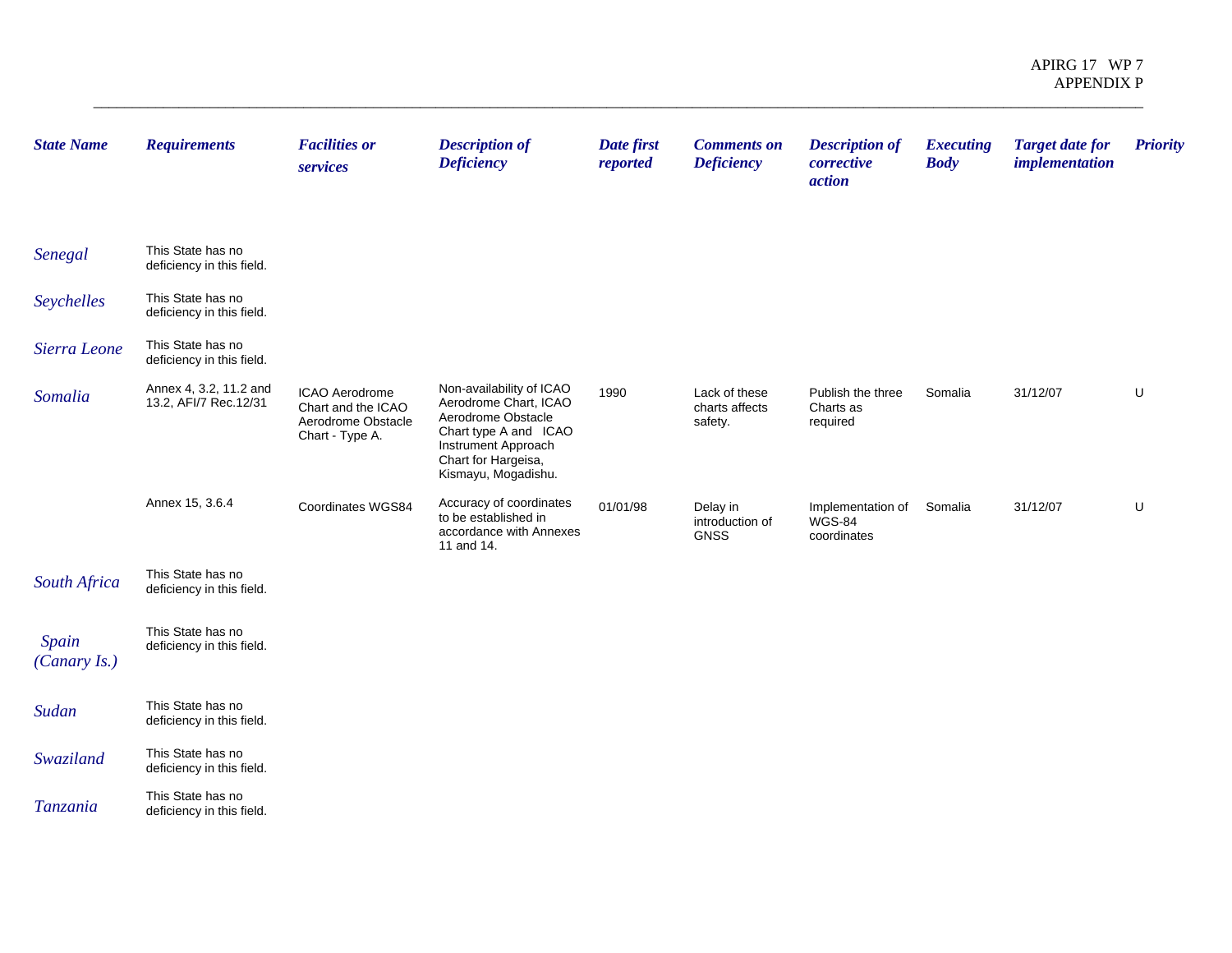| <b>State Name</b> | <b>Requirements</b>                            | <b>Facilities or</b><br>services | <b>Description of</b><br><b>Deficiency</b> | Date first<br>reported | <b>Comments on</b><br><b>Deficiency</b> | <b>Description of</b><br>corrective<br><i>action</i> | <b>Executing</b><br><b>Body</b> | <b>Target date for</b><br><i>implementation</i> | <b>Priority</b> |
|-------------------|------------------------------------------------|----------------------------------|--------------------------------------------|------------------------|-----------------------------------------|------------------------------------------------------|---------------------------------|-------------------------------------------------|-----------------|
| <b>Togo</b>       | This State has no<br>deficiency in this field. |                                  |                                            |                        |                                         |                                                      |                                 |                                                 |                 |
| Tunisia           | This State has no<br>deficiency in this field. |                                  |                                            |                        |                                         |                                                      |                                 |                                                 |                 |
| <b>Uganda</b>     | This State has no<br>deficiency in this field. |                                  |                                            |                        |                                         |                                                      |                                 |                                                 |                 |
| Zambia            | This State has no<br>deficiency in this field. |                                  |                                            |                        |                                         |                                                      |                                 |                                                 |                 |
| Zimbabwe          | This State has no<br>deficiency in this field. |                                  |                                            |                        |                                         |                                                      |                                 |                                                 |                 |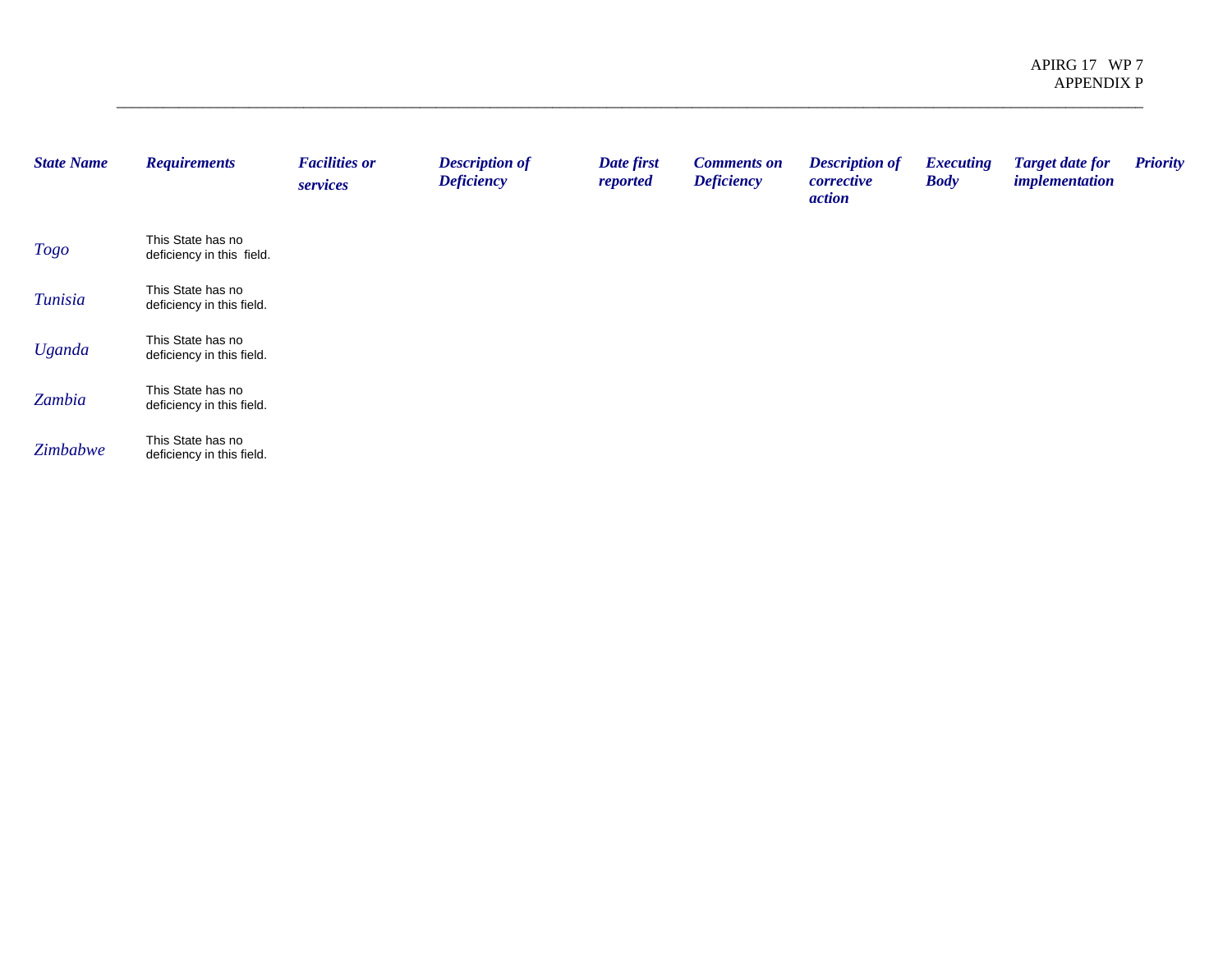## *SAR Deficiencies*

| <b>State Name</b> | <b>Requirements</b>                                           | <b>Facilities or</b><br>services | <b>Description of</b><br><b>Deficiency</b>       | Date first<br>reported | <b>Comments on</b><br><b>Deficiency</b>                      | <b>Description of</b><br>corrective<br>action                       | <i>Executing</i><br><b>Body</b>           | <b>Target date for</b><br><i>implementation</i> | <b>Priority</b> |
|-------------------|---------------------------------------------------------------|----------------------------------|--------------------------------------------------|------------------------|--------------------------------------------------------------|---------------------------------------------------------------------|-------------------------------------------|-------------------------------------------------|-----------------|
| Algeria           | Annex 12, 3.1.5, AFI/7<br>Conc.6/3                            | <b>SAR Agreements</b>            |                                                  | 1991                   | Delay to conduct<br><b>SAR OPS</b>                           | Coordinate with<br>States concerned                                 | Algeria and<br>adjacent<br><b>States</b>  | 31/12/09                                        | A               |
| Angola            | Annex 12, 3.1.5, AFI/7<br>Conc.6/3                            | <b>SAR Agreements</b>            |                                                  | 1991                   | Delay to conduct<br><b>SAR OPS</b>                           | Coordinate with<br>States concerned                                 | Angola and<br>adjacent<br><b>States</b>   | 31/12/09                                        | Α               |
|                   | Annexe 12, 2.4,<br>Annexe 12, 3.2.4,<br>AFI/7 Rec.6/1 and 6/2 | <b>SARSAT ELT</b>                | 406 MHz                                          | 1993                   | Delay to conduct<br><b>SAR OPS</b>                           | Implement 406<br>MHz in acft. $-$<br>Provide SPOC to<br><b>ICAO</b> | Angola                                    | 31/12/09                                        | Α               |
|                   | Annexe 12, 3.1.6, 3.1.7                                       | <b>SAR</b> legislation           | Provide legal framework<br>for the SAR authority | 1995                   | Lack of legal<br>authority could<br>delay SAR<br>efficiency. | <b>Establish SAR</b><br>legislation                                 | Angola                                    | 31/12/09                                        | Α               |
| <b>Benin</b>      | Annex 12, 3.1.5, AFI/7<br>Conc.6/3                            | <b>SAR Agreements</b>            |                                                  | 1991                   | Delay to conduct<br><b>SAR OPS</b>                           | Coordinate with<br>States concerned                                 | Benin and<br>adjacent<br><b>States</b>    | 31/12/09                                        | Α               |
|                   | Annexe 12, 2.4,<br>Annexe 12, 3.2.4,<br>AFI/7 Rec.6/1 and 6/2 | <b>SARSAT ELT</b>                | 406 MHz                                          | 1993                   | Delay to conduct<br><b>SAR OPS</b>                           | Implement 406<br>MHz in acft. $-$<br>Provide SPOC to<br><b>ICAO</b> | Benin                                     | 31/12/09                                        | Α               |
|                   | Annexe 12, 3.1.6, 3.1.7                                       | <b>SAR</b> legislation           | Provide legal framework<br>for the SAR authority | 1995                   | Lack of legal<br>authority could<br>delay SAR<br>efficiency. | <b>Establish SAR</b><br>legislation                                 | Benin                                     | 31/12/09                                        | Α               |
| <b>Botswana</b>   | Annex 12, 3.1.5, AFI/7<br>Conc.6/3                            | <b>SAR Agreements</b>            |                                                  | 1991                   | Delay to conduct<br>SAR OPS                                  | Coordinate with<br>States concerned                                 | Botswana<br>and adjacent<br><b>States</b> | 31/12/09                                        | Α               |
|                   | Annexe 12, 2.4,<br>Annexe 12, 3.2.4,<br>AFI/7 Rec.6/1 and 6/2 | <b>SARSAT ELT</b>                | 406 MHz                                          | 1993                   | Delay to conduct<br><b>SAR OPS</b>                           | Implement 406<br>MHz in acft. $-$<br>Provide SPOC to<br><b>ICAO</b> | Botswana                                  | 31/12/09                                        | A               |
|                   | Annexe 12, 3.1.6, 3.1.7                                       | <b>SAR</b> legislation           | Provide legal framework                          | 1995                   | Lack of legal                                                | <b>Establish SAR</b>                                                | Botswana                                  | 31/12/0                                         | Α               |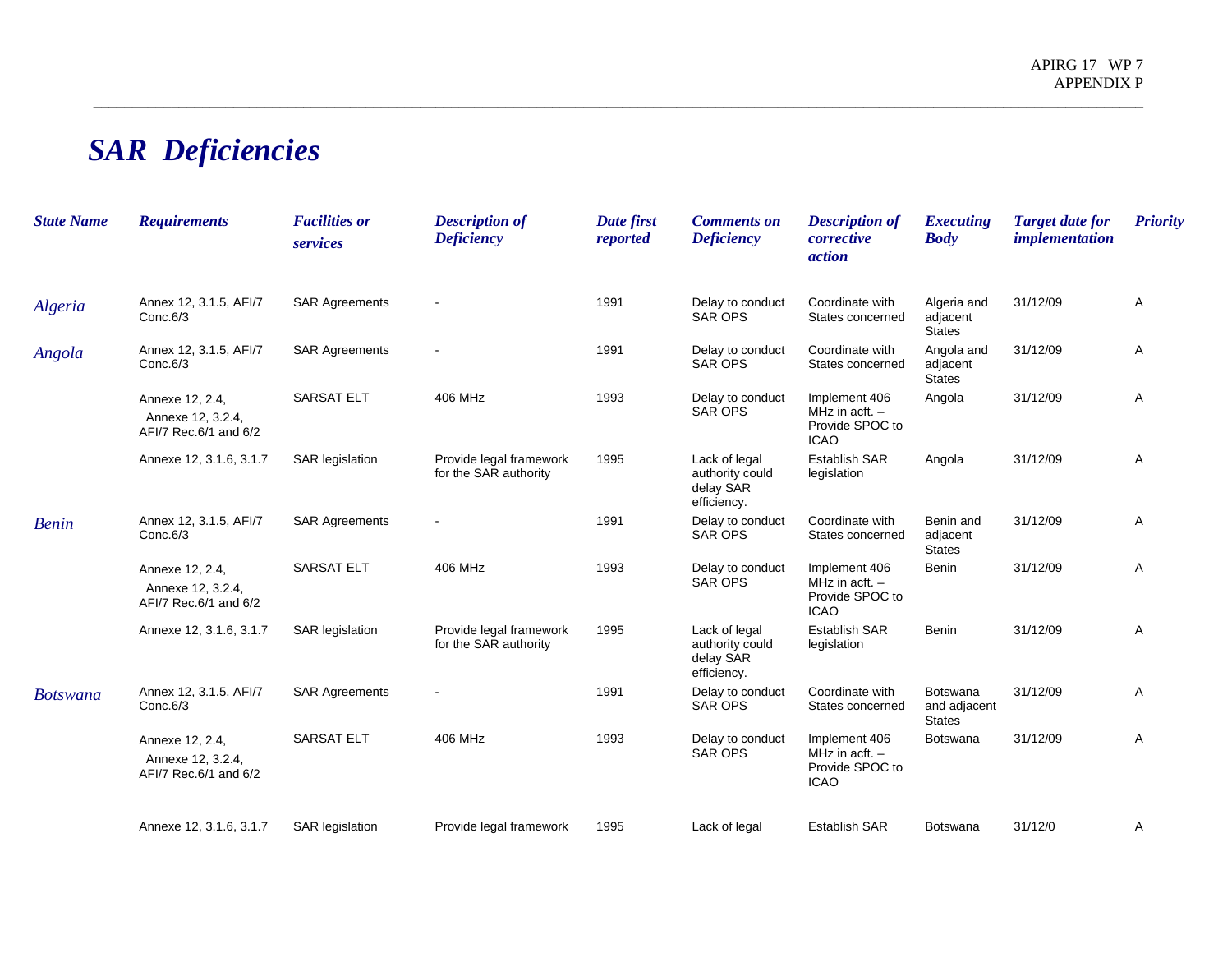| <b>State Name</b>      | <b>Requirements</b>                                           | <b>Facilities or</b><br>services | <b>Description of</b><br><b>Deficiency</b>       | Date first<br>reported | <b>Comments on</b><br><b>Deficiency</b>                      | <b>Description of</b><br>corrective<br><i>action</i>                | <b>Executing</b><br><b>Body</b>                         | <b>Target date for</b><br><i>implementation</i> | <b>Priority</b> |
|------------------------|---------------------------------------------------------------|----------------------------------|--------------------------------------------------|------------------------|--------------------------------------------------------------|---------------------------------------------------------------------|---------------------------------------------------------|-------------------------------------------------|-----------------|
|                        |                                                               |                                  | for the SAR authority                            |                        | authority could<br>delay SAR<br>efficiency.                  | legislation                                                         |                                                         |                                                 |                 |
| <b>Burkina</b><br>Faso | Annex 12, 3.1.5, AFI/7<br>Conc.6/3                            | <b>SAR Agreements</b>            |                                                  | 1991                   | Delay to conduct<br>SAR OPS                                  | Coordinate with<br>States concerned                                 | <b>Burkina</b><br>Faso and<br>adjacent<br><b>States</b> | 31/12/09                                        | Α               |
|                        | Annexe 12, 2.4,<br>Annexe 12, 3.2.4, AFI/7<br>Rec.6/1 and 6/2 | <b>SARSAT ELT</b>                | 406 MHz                                          | 1993                   | Delay to conduct<br><b>SAR OPS</b>                           | Implement 406<br>MHz in acft. $-$<br>Provide SPOC to<br><b>ICAO</b> | <b>Burkina</b><br>Faso                                  | 31/12/09                                        | Α               |
|                        | Annexe 12, 3.1.6, 3.1.7                                       | <b>SAR</b> legislation           | Provide legal framework<br>for the SAR authority | 1995                   | Lack of legal<br>authority could<br>delay SAR<br>efficiency. | <b>Establish SAR</b><br>legislation                                 | <b>Burkina</b><br>Faso                                  | 31/12/09                                        | Α               |
| <b>Burundi</b>         | Annexe 12, 3.1.6, 3.1.7                                       | <b>SAR</b> legislation           | Provide legal framework<br>for the SAR authority | 1995                   | Lack of legal<br>authority could<br>delay SAR<br>efficiency  | <b>Establish SAR</b><br>legislation                                 | Burundi                                                 | 31/12/09                                        | Α               |
|                        | Annex 12, 2.4, Annex<br>12, 3.2.4: AFI/7 Rec.6/1<br>and $6/2$ | <b>SARSAT ELT</b>                | 406 MHz                                          | 1993                   | Delay to conduct<br><b>SAR OPS</b>                           | Coordinate with<br><b>States</b><br>concerned.                      | Burundi and<br>Adjacent<br>States.                      |                                                 |                 |
| Cameroon               | Annex 12, 3.1.5, AFI/7<br>Conc.6/3                            | <b>SAR Agreements</b>            |                                                  | 1991                   | Delay to conduct<br><b>SAR OPS</b>                           | Coordinate with<br>States concerned                                 | Cameroon<br>and adjacent<br><b>States</b>               | 31/12/09                                        | Α               |
|                        | Annexe 12, 2.4,<br>Annexe 12, 3.2.4, AFI/7<br>Rec.6/1 and 6/2 | <b>SARSAT ELT</b>                | 406 MHz                                          | 1993                   | Delay to conduct<br><b>SAR OPS</b>                           | Implement 406<br>MHz in acft. $-$<br>Provide SPOC to                | Cameroon                                                | 31/12/09                                        | Α               |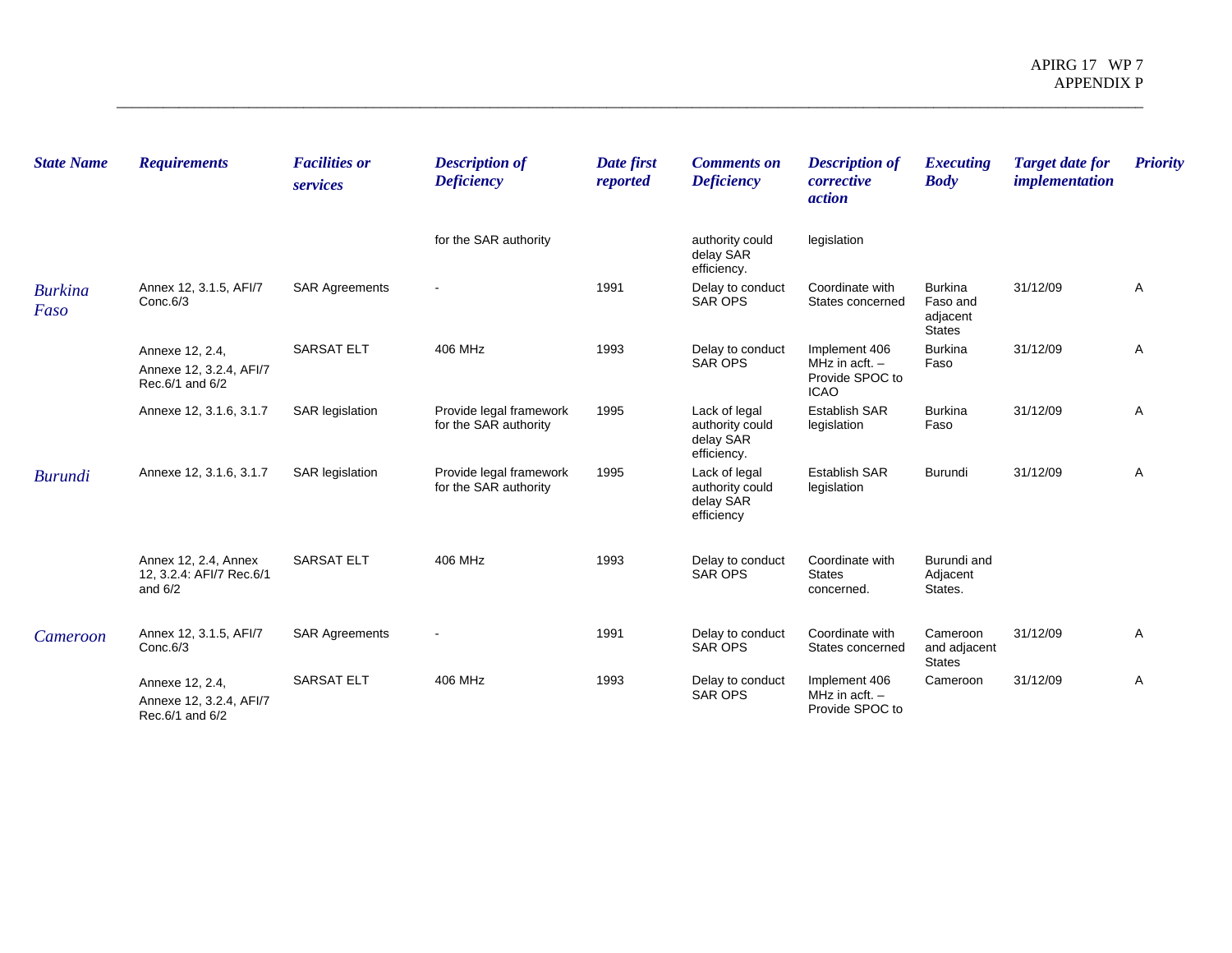| <b>State Name</b>              | <b>Requirements</b>                                                       | <b>Facilities or</b><br>services | <b>Description of</b><br><b>Deficiency</b>       | Date first<br>reported | <b>Comments on</b><br><b>Deficiency</b>                      | <b>Description of</b><br>corrective<br>action                       | <b>Executing</b><br><b>Body</b>       | <b>Target date for</b><br><i>implementation</i> | <b>Priority</b> |
|--------------------------------|---------------------------------------------------------------------------|----------------------------------|--------------------------------------------------|------------------------|--------------------------------------------------------------|---------------------------------------------------------------------|---------------------------------------|-------------------------------------------------|-----------------|
| Cape Verde                     | Annexe 12, 3.1.6, 3.1.7<br>This State has no<br>deficiency in this field. | <b>SAR</b> legislation           | Provide legal framework<br>for the SAR authority | 1995                   | Lack of legal<br>authority could<br>delay SAR<br>efficiency. | <b>ICAO</b><br><b>Establish SAR</b><br>legislation                  | Cameroon                              | 31/12/09                                        | Α               |
| Central<br>African<br>Republic | Annex 12, 3.1.5, AFI/7<br>Conc.6/3                                        | <b>SAR Agreements</b>            |                                                  | 1991                   | Delay to conduct<br><b>SAR OPS</b>                           | Coordinate with<br>States concerned                                 | CAR and<br>adjacent<br><b>States</b>  | 31/12/09                                        | Α               |
|                                | Annexe 12, 2.4,<br>Annexe 12, 3.2.4, AFI/7<br>Rec.6/1 and 6/2             | <b>SARSAT ELT</b>                | 406 MHz                                          | 1993                   | Delay to conduct<br><b>SAR OPS</b>                           | Implement 406<br>MHz in acft. $-$<br>Provide SPOC to<br><b>ICAO</b> | <b>CAR</b>                            | 31/12/09                                        | Α               |
|                                | Annexe 12, 3.1.6, 3.1.7                                                   | SAR legislation                  | Provide legal framework<br>for the SAR authority | 1995                   | Lack of legal<br>authority could<br>delay SAR<br>efficiency. | <b>Establish SAR</b><br>legislation                                 | CAR                                   | 31/12/09                                        | Α               |
| Chad                           | Annex 12, 3.1.5, AFI/7<br>Conc.6/3                                        | <b>SAR Agreements</b>            |                                                  | 1991                   | Delay to conduct<br><b>SAR OPS</b>                           | Coordinate with<br>States concerned                                 | Chad and<br>adjacent<br><b>States</b> | 31/12/09                                        | Α               |
|                                | Annexe 12, 2.4,<br>Annexe 12, 3.2.4, AFI/7<br>Rec.6/1 and 6/2             | <b>SARSAT ELT</b>                | 406 MHz                                          | 1993                   | Delay to conduct<br><b>SAR OPS</b>                           | Implement 406<br>MHz in acft. -<br>Provide SPOC to<br><b>ICAO</b>   | Chad                                  | 31/12/09                                        | Α               |
|                                | Annexe 12, 3.1.6, 3.1.7                                                   | SAR legislation                  | Provide legal framework<br>for the SAR authority | 1995                   | Lack of legal<br>authority could<br>delay SAR<br>efficiency. | Establish SAR<br>legislation                                        | Chad                                  | 31/12/09                                        | Α               |
| Comoros                        | Annex 12, 3.1.5, AFI/7                                                    | <b>SAR Agreements</b>            |                                                  | 1991                   | Delay to conduct                                             | Coordinate with                                                     | Comoros                               | 31/12/09                                        | Α               |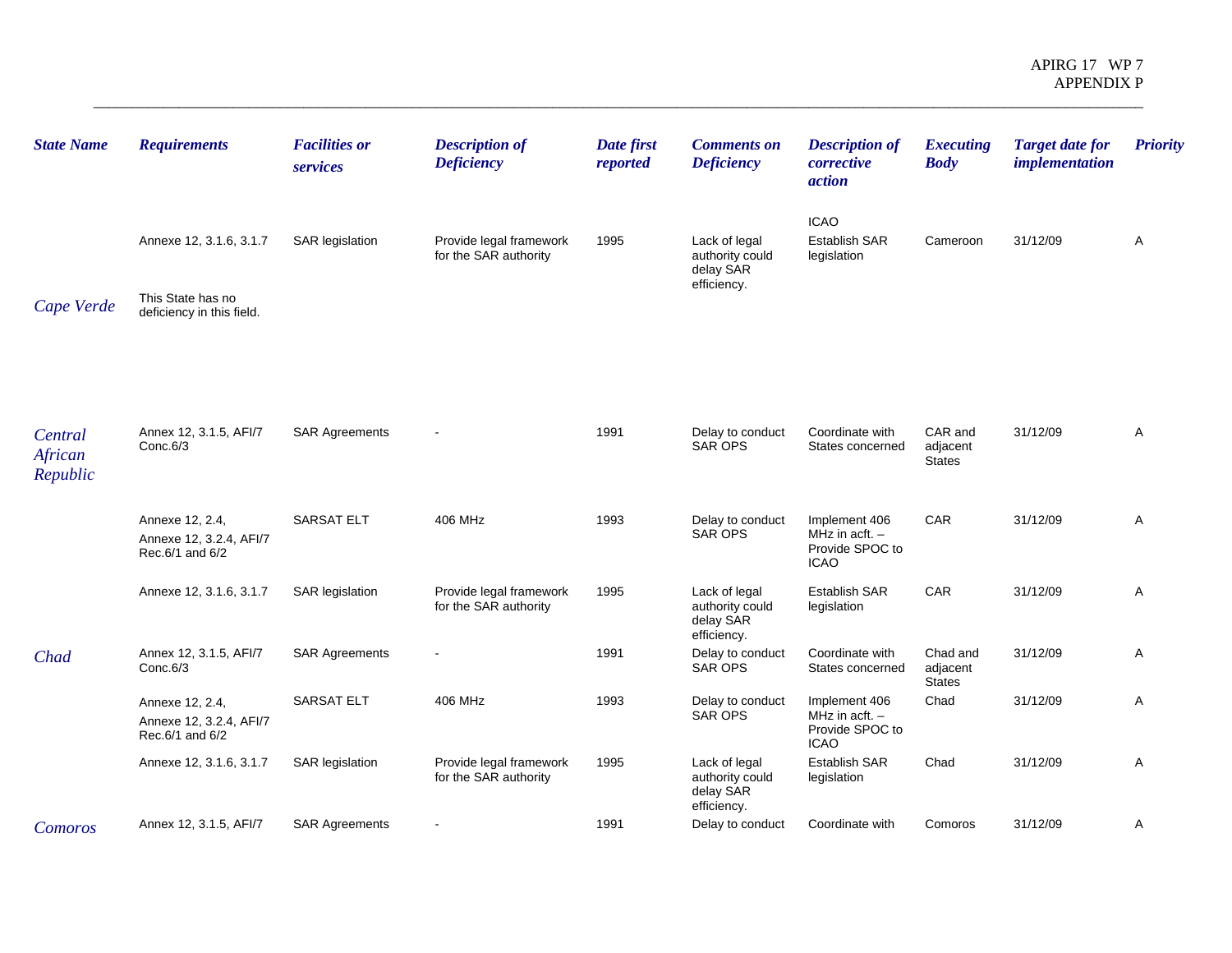| <b>State Name</b> | <b>Requirements</b>                                           | <b>Facilities or</b><br>services | <b>Description of</b><br><b>Deficiency</b>       | Date first<br>reported | <b>Comments on</b><br><b>Deficiency</b>                      | <b>Description of</b><br>corrective<br><i>action</i>                | <b>Executing</b><br><b>Body</b>                | <b>Target date for</b><br>implementation | <b>Priority</b> |
|-------------------|---------------------------------------------------------------|----------------------------------|--------------------------------------------------|------------------------|--------------------------------------------------------------|---------------------------------------------------------------------|------------------------------------------------|------------------------------------------|-----------------|
|                   | Conc.6/3                                                      |                                  |                                                  |                        | <b>SAR OPS</b>                                               | States concerned                                                    | and adjacent<br><b>States</b>                  |                                          |                 |
|                   | Annexe 12, 2.4,<br>Annexe 12, 3.2.4,<br>AFI/7 Rec.6/1 and 6/2 | <b>SARSAT ELT</b>                | 406 MHz                                          | 1993                   | Delay to conduct<br><b>SAR OPS</b>                           | Implement 406<br>MHz in acft. $-$<br>Provide SPOC to<br><b>ICAO</b> | Comoros                                        | 31/12/09                                 | Α               |
|                   | Annexe 12, 3.1.6, 3.1.7                                       | <b>SAR</b> legislation           | Provide legal framework<br>for the SAR authority | 1995                   | Lack of legal<br>authority could<br>delay SAR<br>efficiency. | <b>Establish SAR</b><br>legislation                                 | Comoros                                        | 31/12/09                                 | Α               |
| Congo             | Annex 12, 3.1.5, AFI/7<br>Conc.6/3                            | <b>SAR Agreements</b>            |                                                  | 1991                   | Delay to conduct<br><b>SAR OPS</b>                           | Coordinate with<br>States concerned                                 | Congo and<br>adjacent<br><b>States</b>         | 31/12/09                                 | $\mathsf{A}$    |
|                   | Annexe 12, 2.4,<br>Annexe 12, 3.2.4, AFI/7<br>Rec.6/1 and 6/2 | <b>SARSAT ELT</b>                | 406 MHz                                          | 1993                   | Delay to conduct<br><b>SAR OPS</b>                           | Implement 406<br>MHz in acft. $-$<br>Provide SPOC to<br><b>ICAO</b> | Congo                                          | 31/12/09                                 | A               |
|                   | Annexe 12, 3.1.6, 3.1.7                                       | <b>SAR</b> legislation           | Provide legal framework<br>for the SAR authority | 1995                   | Lack of legal<br>authority could<br>delay SAR<br>efficiency. | <b>Establish SAR</b><br>legislation                                 | Congo                                          | 31/12/09                                 | Α               |
| Côte<br>d'Ivoire  | Annex 12, 3.1.5, AFI/7<br>Conc.6/3                            | <b>SAR Agreements</b>            |                                                  | 1991                   | Delay to conduct<br><b>SAR OPS</b>                           | Coordinate with<br>States concerned                                 | Cote d'Ivoire<br>and adjacent<br><b>States</b> | 31/12/09                                 | Α               |
|                   | Annexe 12, 2.4,                                               | <b>SARSAT ELT</b>                | 406 MHz                                          | 1993                   | Delay to conduct                                             | Implement 406                                                       | Cote d'Ivoire                                  | 31/12/09                                 | Α               |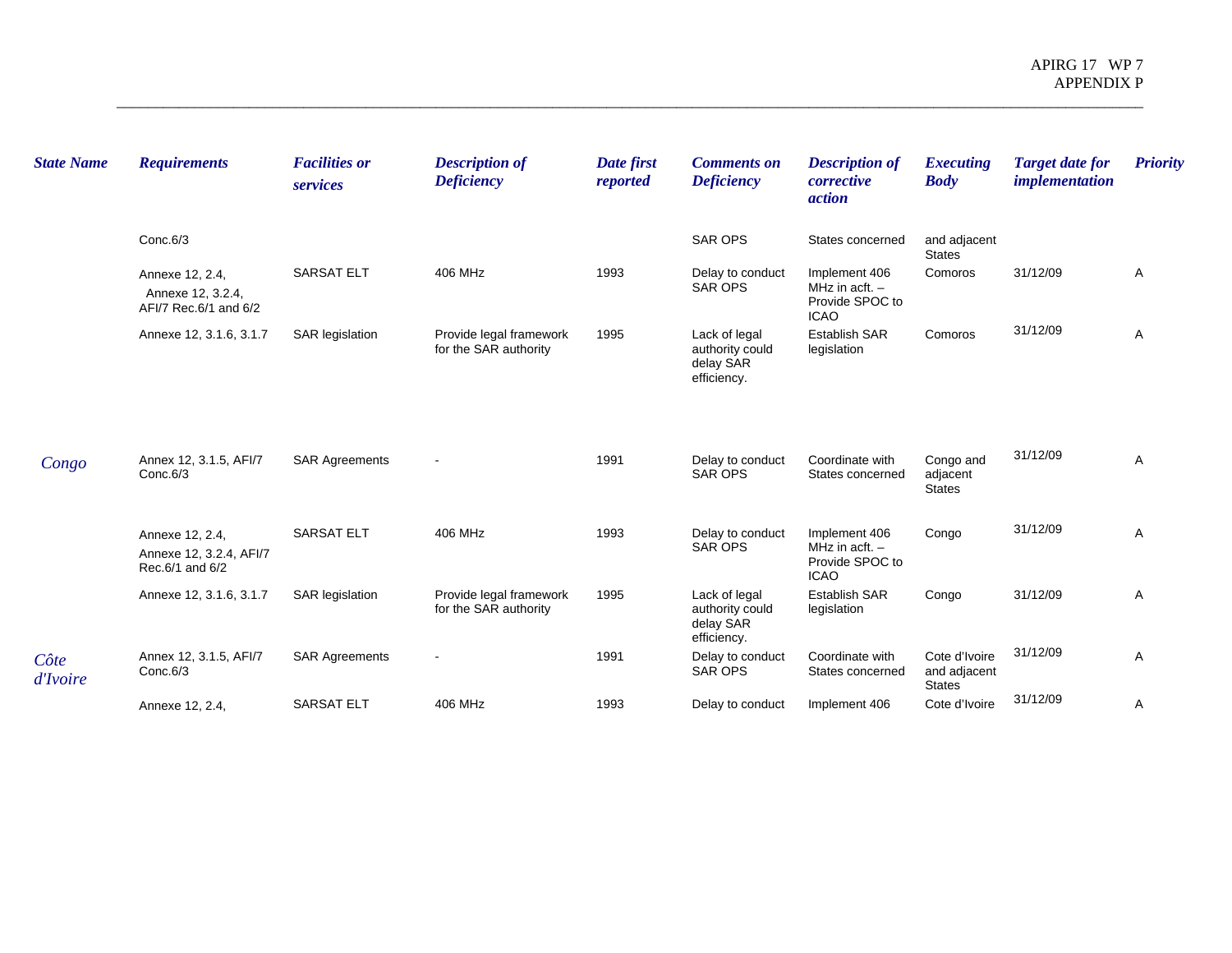| <b>State Name</b>     | <b>Requirements</b>                                           | <b>Facilities or</b><br>services | <b>Description of</b><br><b>Deficiency</b>       | Date first<br>reported | <b>Comments on</b><br><b>Deficiency</b>                      | <b>Description of</b><br>corrective<br><i>action</i>                | <b>Executing</b><br><b>Body</b>      | <b>Target date for</b><br><i>implementation</i> | <b>Priority</b> |
|-----------------------|---------------------------------------------------------------|----------------------------------|--------------------------------------------------|------------------------|--------------------------------------------------------------|---------------------------------------------------------------------|--------------------------------------|-------------------------------------------------|-----------------|
|                       | Annexe 12, 3.2.4, AFI/7<br>Rec.6/1 and 6/2                    |                                  |                                                  |                        | <b>SAR OPS</b>                                               | MHz in $actt. -$<br>Provide SPOC to<br><b>ICAO</b>                  |                                      |                                                 |                 |
|                       | Annexe 12, 3.1.6, 3.1.7                                       | SAR legislation                  | Provide legal framework<br>for the SAR authority | 1995                   | Lack of legal<br>authority could<br>delay SAR<br>efficiency. | <b>Establish SAR</b><br>legislation                                 | Cote d'Ivoire                        | 31/12/09                                        | A               |
| Dem. Rep.<br>of Congo | Annex 12, 3.1.5, AFI/7<br>Conc.6/3                            | <b>SAR Agreements</b>            | $\overline{\phantom{a}}$                         | 1991                   | Delay to conduct<br>SAR OPS                                  | Coordinate with<br>States concerned                                 | DRC and<br>adjacent<br><b>States</b> | 31/12/09                                        | Α               |
|                       | Annexe 12, 2.4,<br>Annexe 12, 3.2.4,<br>AFI/7 Rec.6/1 and 6/2 | <b>SARSAT ELT</b>                | 406 MHz                                          | 1993                   | Delay to conduct<br>SAR OPS                                  | Implement 406<br>MHz in acft. $-$<br>Provide SPOC to<br><b>ICAO</b> | <b>DRC</b>                           | 31/12/09                                        | Α               |
|                       | Annexe 12, 3.1.6, 3.1.7                                       | SAR legislation                  | Provide legal framework<br>for the SAR authority | 1995                   | Lack of legal<br>authority could<br>delay SAR<br>efficiency. | <b>Establish SAR</b><br>legislation                                 | <b>DRC</b>                           | 31/12/09                                        | Α               |
|                       |                                                               |                                  |                                                  |                        |                                                              |                                                                     |                                      |                                                 |                 |
|                       |                                                               |                                  |                                                  |                        |                                                              |                                                                     |                                      | 24/12/00                                        |                 |

| Djibouti | Annex 12, 3.1.5, AFI/7<br>Conc.6/3                             | <b>SAR Agreements</b>  |                                                  | 1991 | Delay to conduct<br>SAR OPS                                  | Coordinate with<br>States concerned                           | Djibouti and<br>adjacent<br><b>States</b> | 31/12/09 | A |
|----------|----------------------------------------------------------------|------------------------|--------------------------------------------------|------|--------------------------------------------------------------|---------------------------------------------------------------|-------------------------------------------|----------|---|
|          | Annex 12, 2.4, Annex<br>12, 3.2.4, AFI/7 Rec. 6/1<br>and $6/2$ | <b>SARSAT ELT</b>      | 406 MHz                                          | 1993 | Delay to conduct<br>SAR OPS                                  | I) Provide SPOC<br>to ICAO: ii)<br>Implement 406<br>MHz acft. | Diibouti                                  | 31/12/09 | A |
|          | Annex 12, 3.1.6, 3.1.7                                         | <b>SAR</b> legislation | Provide legal framework<br>for the SAR authority | 1995 | Lack of legal<br>authority could<br>delay SAR<br>efficiency. | <b>Establish SAR</b><br>legislation                           | Diibouti                                  | 31/12/09 | A |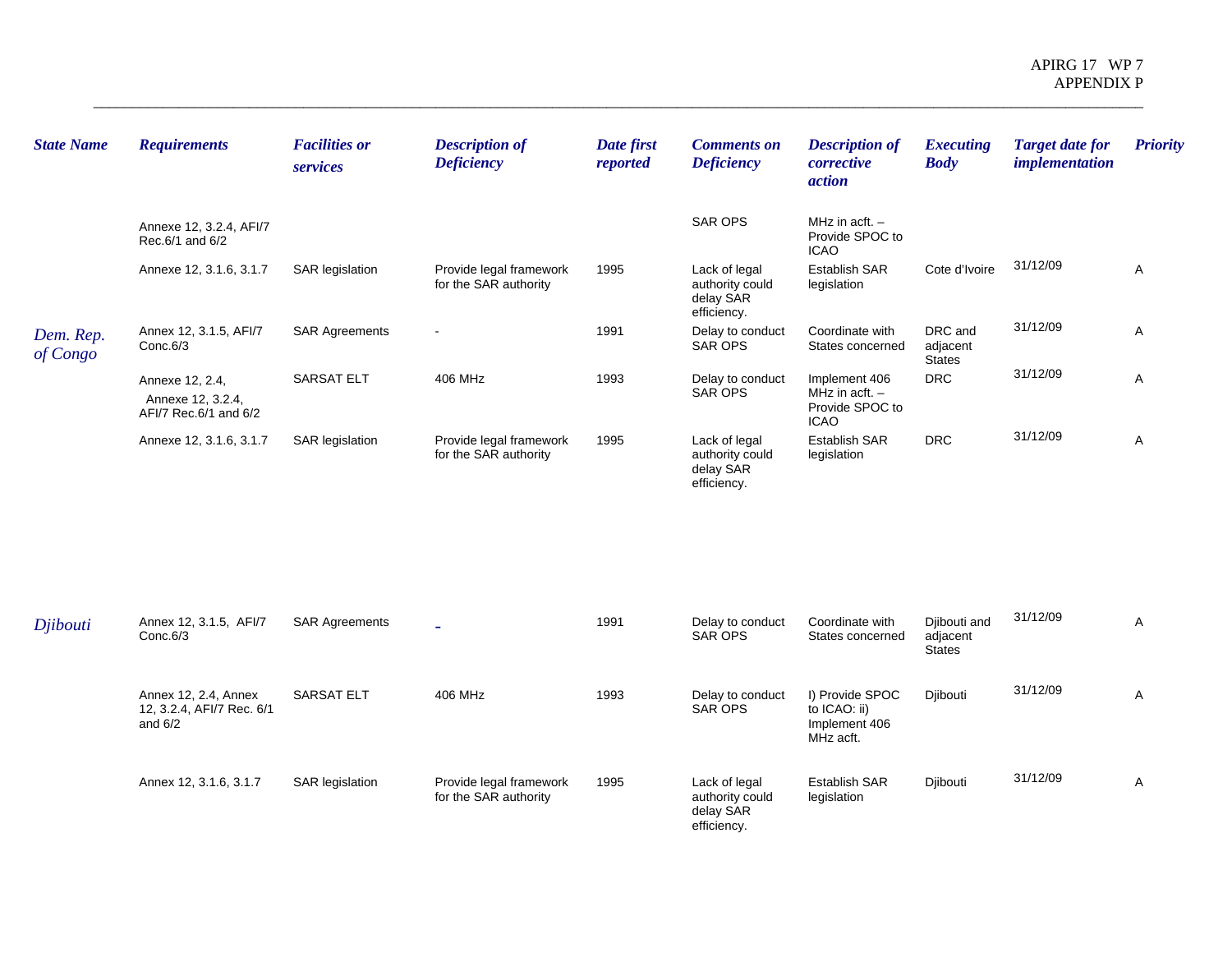| <b>State Name</b>           | <b>Requirements</b>                                           | <b>Facilities or</b><br>services | <b>Description of</b><br><b>Deficiency</b>       | Date first<br>reported | <b>Comments on</b><br><b>Deficiency</b>                      | <b>Description of</b><br>corrective<br><i>action</i>                | <b>Executing</b><br><b>Body</b>                       | <b>Target date for</b><br><i>implementation</i> | <b>Priority</b> |
|-----------------------------|---------------------------------------------------------------|----------------------------------|--------------------------------------------------|------------------------|--------------------------------------------------------------|---------------------------------------------------------------------|-------------------------------------------------------|-------------------------------------------------|-----------------|
| Egypt                       | This State has no<br>deficiency in this field.                |                                  |                                                  |                        |                                                              |                                                                     |                                                       |                                                 |                 |
| Equatorial<br><b>Guinea</b> | Annex 12, 3.1.5, AFI/7<br>Conc.6/3                            | <b>SAR Agreements</b>            |                                                  | 1991                   | Delay to conduct<br><b>SAR OPS</b>                           | Coordinate with<br>States concerned                                 | Equatorial<br>Guinea and<br>adjacent<br><b>States</b> | 31/12/09                                        | Α               |
|                             | Annexe 12, 2.4,<br>Annexe 12, 3.2.4, AFI/7<br>Rec.6/1 and 6/2 | <b>SARSAT ELT</b>                | 406 MHz                                          | 1993                   | Delay to conduct<br><b>SAR OPS</b>                           | Implement 406<br>MHz in $actt. -$<br>Provide SPOC to<br><b>ICAO</b> | Equatorial<br>Guinea                                  | 31/12/09                                        | Α               |
|                             | Annexe 12, 3.1.6, 3.1.7                                       | SAR legislation                  | Provide legal framework<br>for the SAR authority | 1995                   | Lack of legal<br>authority could<br>delay SAR<br>efficiency. | <b>Establish SAR</b><br>legislation                                 | Equatorial<br>Guinea                                  | 31/12/09                                        | Α               |
| Eritrea                     | Annex 12, 3.1.5, AFI/7<br>Conc.6/3                            | <b>SAR Agreements</b>            | <b>Establish SAR</b><br>agreements               | 1995                   | Delay to conduct<br><b>SAR OPS</b>                           | Coordination with<br>States concerned                               | Eritrea and<br>adjacent<br><b>States</b>              | 31/12/09                                        | Α               |
|                             | Annex 12, 3.1.6,<br>3.1.7                                     | <b>SAR Legislation</b>           | Provide legal framework<br>for the SAR authority | 1995                   | Lack of legal<br>authority could<br>delay SAR                | <b>Establish SAR</b><br>Agreements                                  | Eritrea                                               | 31/12/09                                        | Α               |
| Ethiopia                    | Annex 12, 3.1.5, AFI/7<br>Conc.6/3.                           | <b>SAR Agreements</b>            | $\overline{\phantom{a}}$                         | 1995                   | Delay to conduct<br>SAR/OPS                                  | Coordinate with<br><b>States</b><br>concerned.                      | Ethiopia and<br>adjacent<br><b>States</b>             | 31/12/09                                        | Α               |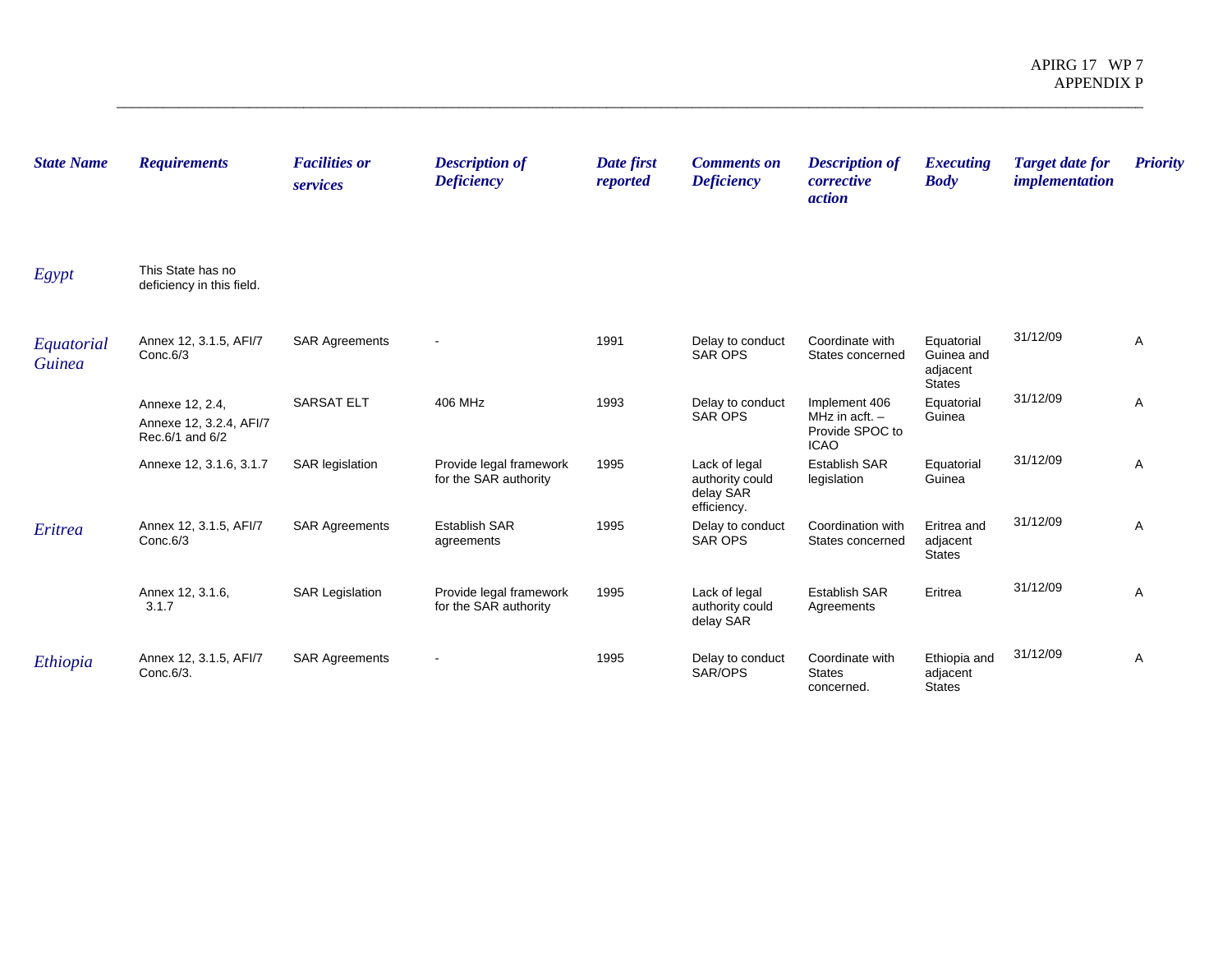| <b>State Name</b>   | <b>Requirements</b>                                           | <b>Facilities or</b><br>services | <b>Description of</b><br><b>Deficiency</b>       | Date first<br>reported | <b>Comments on</b><br><b>Deficiency</b>                      | <b>Description of</b><br>corrective<br>action                       | <b>Executing</b><br><b>Body</b>        | <b>Target date for</b><br><i>implementation</i> | <b>Priority</b> |
|---------------------|---------------------------------------------------------------|----------------------------------|--------------------------------------------------|------------------------|--------------------------------------------------------------|---------------------------------------------------------------------|----------------------------------------|-------------------------------------------------|-----------------|
| France<br>(Réunion) | This State has no<br>deficiency in this field.                |                                  |                                                  |                        |                                                              |                                                                     |                                        |                                                 |                 |
| Gabon               | Annex 12, 3.1.5, AFI/7<br>Conc.6/3                            | <b>SAR Agreements</b>            |                                                  | 1991                   | Delay to conduct<br>SAR OPS                                  | Coordinate with<br>States concerned                                 | Gabon and<br>adjacent<br><b>States</b> | 31/12/09                                        | Α               |
|                     | Annexe 12, 2.4,<br>Annexe 12, 3.2.4, AFI/7<br>Rec.6/1 and 6/2 | <b>SARSAT ELT</b>                | 406 MHz                                          | 1993                   | Delay to conduct<br>SAR OPS                                  | Implement 406<br>MHz in $actt. -$<br>Provide SPOC to<br><b>ICAO</b> | Gabon                                  | 31/12/09                                        | Α               |
|                     | Annexe 12, 3.1.6, 3.1.7                                       | <b>SAR</b> legislation           | Provide legal framework<br>for the SAR authority | 1995                   | Lack of legal<br>authority could<br>delay SAR<br>efficiency. | <b>Establish SAR</b><br>legislation                                 | Gabon                                  | 31/12/09                                        | Α               |
| Gambia              | Annex 12, 3.1.5, AFI/7<br>Conc.6/3                            | <b>SAR Agreements</b>            | $\sim$                                           | 1991                   | Delay to conduct<br>SAR OPS                                  | Coordinate with<br>States concerned                                 | Gambia and<br>adjacent<br>States       | 31/12/09                                        | Α               |
|                     | Annexe 12, 2.4,<br>Annexe 12, 3.2.4, AFI/7<br>Rec.6/1 and 6/2 | SARSAT ELT                       | 406 MHz                                          | 1993                   | Delay to conduct<br>SAR OPS                                  | Implement 406<br>MHz in $actt. -$<br>Provide SPOC to<br><b>ICAO</b> | Gambia                                 | 31/12/09                                        | Α               |
|                     | Annexe 12, 3.1.6, 3.1.7                                       | <b>SAR legislation</b>           | Provide legal framework<br>for the SAR authority | 1995                   | Lack of legal<br>authority could<br>delay SAR<br>efficiency. | Establish SAR<br>legislation                                        | Gambia                                 | 31/12/09                                        | Α               |
|                     |                                                               |                                  |                                                  |                        |                                                              |                                                                     |                                        |                                                 |                 |

| Ghana | Annex 12, 3.1.5, AFI/7<br>Conc.6/3 | <b>SAR Agreements</b> | $\overline{\phantom{0}}$ | 1991 | Delay to conduct<br><b>SAR OPS</b> | Coordinate with<br>States concerned | Ghana and<br>adiacent | 31/12/09 |  |
|-------|------------------------------------|-----------------------|--------------------------|------|------------------------------------|-------------------------------------|-----------------------|----------|--|
|       |                                    |                       |                          |      |                                    |                                     | <b>States</b>         |          |  |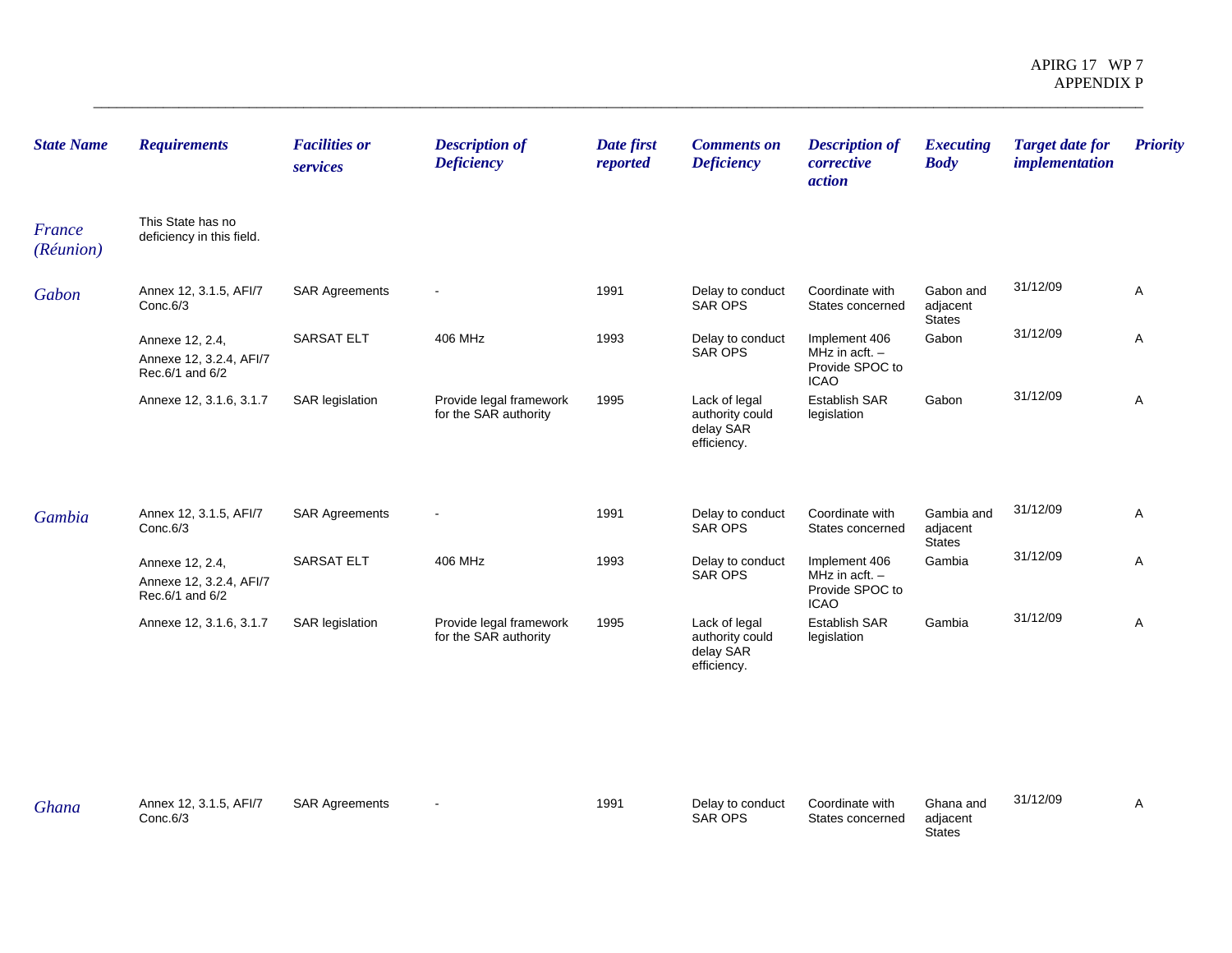| <b>State Name</b>              | <b>Requirements</b>                                            | <b>Facilities or</b><br>services | <b>Description of</b><br><b>Deficiency</b>       | Date first<br>reported | <b>Comments on</b><br><b>Deficiency</b>                      | <b>Description of</b><br>corrective<br><i>action</i>                | <b>Executing</b><br><b>Body</b>         | <b>Target date for</b><br><i>implementation</i> | <b>Priority</b> |
|--------------------------------|----------------------------------------------------------------|----------------------------------|--------------------------------------------------|------------------------|--------------------------------------------------------------|---------------------------------------------------------------------|-----------------------------------------|-------------------------------------------------|-----------------|
|                                | Annexe 12, 2.4,<br>Annexe 12, 3.2.4,<br>AFI/7 Rec.6/1 and 6/2  | <b>SARSAT ELT</b>                | 406 MHz                                          | 1993                   | Delay to conduct<br><b>SAR OPS</b>                           | Implement 406<br>MHz in acft. $-$<br>Provide SPOC to<br><b>ICAO</b> | Ghana                                   | 31/12/09                                        | A               |
|                                | Annexe 12, 3.1.6, 3.1.7                                        | <b>SAR legislation</b>           | Provide legal framework<br>for the SAR authority | 1995                   | Lack of legal<br>authority could<br>delay SAR<br>efficiency. | <b>Establish SAR</b><br>legislation                                 | Ghana                                   | 31/12/09                                        | Α               |
| <b>Guinea</b>                  | Annex 12, 3.1.5, AFI/7<br>Conc.6/3                             | <b>SAR Agreements</b>            |                                                  | 1991                   | Delay to conduct<br><b>SAR OPS</b>                           | Coordinate with<br>States concerned                                 | Guinea and<br>adjacent<br><b>States</b> | 31/12/09                                        | Α               |
|                                | Annexe 12, 2.4,<br>Annexe 12, 3.2.4, AFI/7<br>Rec.6/1 and 6/2  | <b>SARSAT ELT</b>                | 406 MHz                                          | 1993                   | Delay to conduct<br><b>SAR OPS</b>                           | Implement 406<br>MHz in acft. $-$<br>Provide SPOC to<br><b>ICAO</b> | Guinea                                  | 31/12/09                                        | Α               |
|                                | Annexe 12, 3.1.6, 3.1.7                                        | <b>SAR</b> legislation           | Provide legal framework<br>for the SAR authority | 1995                   | Lack of legal<br>authority could<br>delay SAR<br>efficiency. | <b>Establish SAR</b><br>legislation                                 | Guinea                                  | 31/12/09                                        | Α               |
| <b>Guinea</b><br><b>Bissau</b> | This State has no<br>deficiency in this field.                 |                                  |                                                  |                        |                                                              |                                                                     |                                         |                                                 |                 |
| Kenya                          | Annex 12, 2.4, Annex<br>12, 3.2.4, AFI/7 Rec. 6/1<br>and $6/2$ | <b>SARSAT ELT</b>                | 406 MHz and 121.5 Mhz<br>not implemented         | 1993                   | Delay to conduct<br><b>SAR OPS</b>                           | 121.5 Mhz<br>implemented. 406<br>MHz not<br>Implemented.            | Kenya                                   | 31/12/09                                        | Α               |
|                                | Annex 12, 3.1.6, 3.1.7                                         | <b>SAR</b> legislation           | Provide legal framework                          | 1995                   | Lack of legal                                                | Development of                                                      | Kenya                                   | 31/12/09                                        | Α               |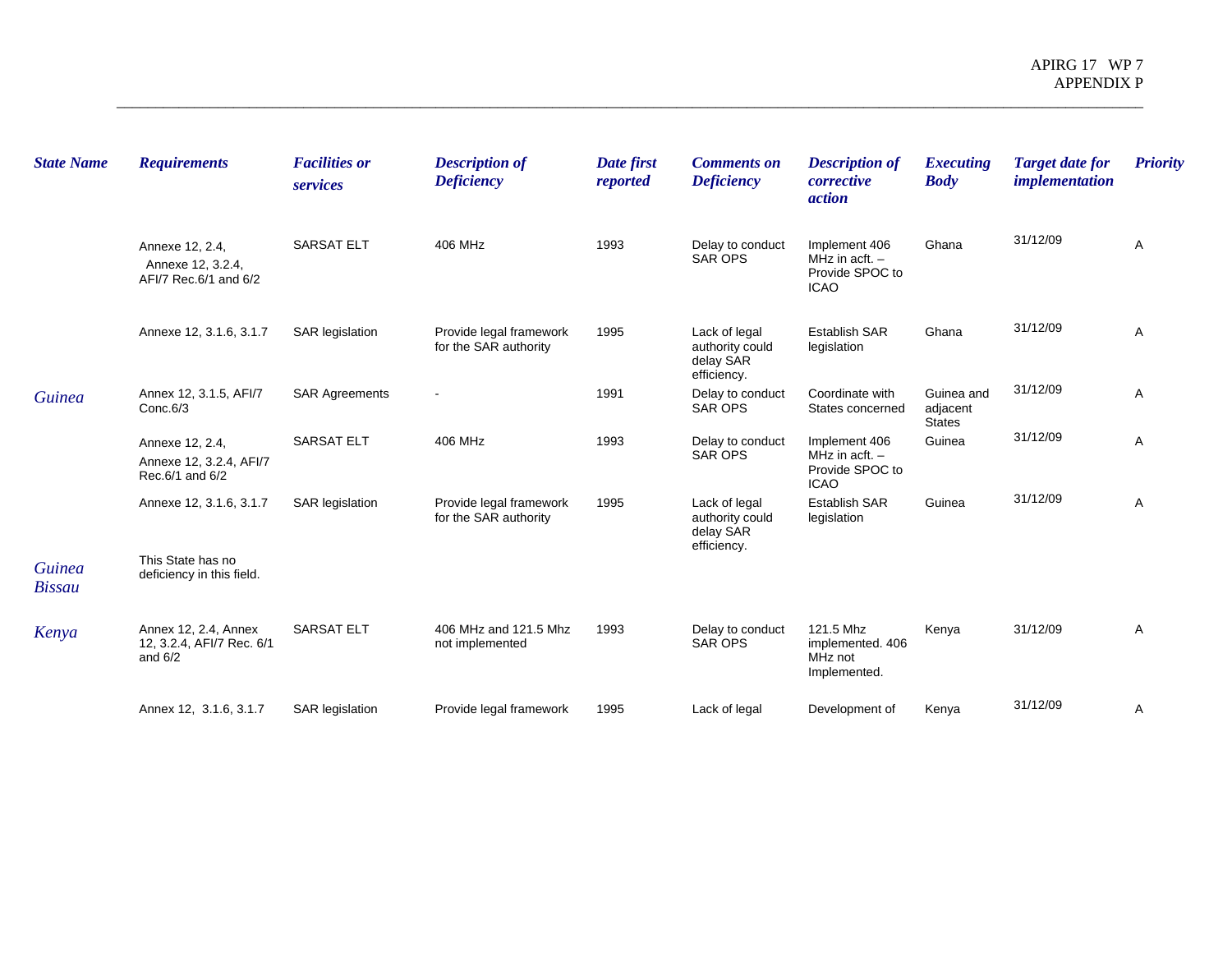| <b>State Name</b> | <b>Requirements</b>                                           | <b>Facilities or</b><br>services | <b>Description of</b><br><b>Deficiency</b>       | Date first<br>reported | <b>Comments on</b><br><b>Deficiency</b>                      | <b>Description of</b><br>corrective<br><i>action</i>                                                               | <b>Executing</b><br><b>Body</b>          | <b>Target date for</b><br><i>implementation</i> | <b>Priority</b> |
|-------------------|---------------------------------------------------------------|----------------------------------|--------------------------------------------------|------------------------|--------------------------------------------------------------|--------------------------------------------------------------------------------------------------------------------|------------------------------------------|-------------------------------------------------|-----------------|
|                   |                                                               |                                  | for the SAR Authority                            |                        | authority could<br>delay SAR<br>efficiency.                  | draft legislation is<br>on going                                                                                   |                                          |                                                 |                 |
|                   | Annex 12, 3.1.5, AFI/7<br>Conc.6/3                            | <b>SAR Agreements</b>            |                                                  | 1996                   | Delay to conduct<br><b>SAR OPS</b>                           | Signed with EAC<br>States only. To<br>coordinate with<br>other<br>neighbouring<br>States concerned<br>outside EAC. | Kenya and<br>adjacent<br><b>States</b>   | 31/12/09                                        | Α               |
| Lesotho           | Annex 12, 3.1.5, AFI/7<br>Conc.6/3                            | <b>SAR Agreements</b>            |                                                  | 1991                   | Delay to conduct<br><b>SAR OPS</b>                           | Coordinate with<br>States concerned                                                                                | Lesotho and<br>adjacent<br><b>States</b> | 31/12/09                                        | Α               |
|                   | Annexe 12, 2.4,<br>Annexe 12, 3.2.4, AFI/7<br>Rec.6/1 and 6/2 | <b>SARSAT ELT</b>                | 406 MHz                                          | 1993                   | Delay to conduct<br>SAR OPS                                  | Implement 406<br>MHz in acft. $-$<br>Provide SPOC to<br><b>ICAO</b>                                                | Lesotho                                  | 31/12/09                                        | A               |
|                   | Annexe 12, 3.1.6, 3.1.7                                       | <b>SAR</b> legislation           | Provide legal framework<br>for the SAR authority | 1995                   | Lack of legal<br>authority could<br>delay SAR<br>efficiency. | <b>Establish SAR</b><br>legislation                                                                                | Lesotho                                  | 31/12/09                                        | Α               |
| Liberia           | Annex 12, 3.1.5, AFI/7<br>Conc.6/3                            | <b>SAR Agreements</b>            |                                                  | 1991                   | Delay to conduct<br>SAR OPS                                  | Coordinate with<br>States concerned                                                                                | Liberia and<br>adjacent<br><b>States</b> | 31/12/09                                        | A               |
|                   | Annexe 12, 2.4,<br>Annexe 12, 3.2.4, AFI/7<br>Rec.6/1 and 6/2 | <b>SARSAT ELT</b>                | 406 MHz                                          | 1993                   | Delay to conduct<br><b>SAR OPS</b>                           | Implement 406<br>MHz in $act. -$<br>Provide SPOC to<br><b>ICAO</b>                                                 | Liberia                                  | 31/12/09                                        | A               |
|                   | Annexe 12, 3.1.6, 3.1.7                                       | <b>SAR</b> legislation           | Provide legal framework<br>for the SAR authority | 1995                   | Lack of legal<br>authority could<br>delay SAR<br>efficiency. | <b>Establish SAR</b><br>legislation                                                                                | Liberia                                  | 31/12/09                                        | A               |
| Libya             | Annex 12, 3.1.5, AFI/7<br>Conc.6/3                            | <b>SAR Agreements</b>            | $\blacksquare$                                   | 1991                   | Delay to conduct<br><b>SAR OPS</b>                           | Coordinate with<br>States concerned                                                                                | Libya and<br>adjacent                    | 31/12/09                                        | Α               |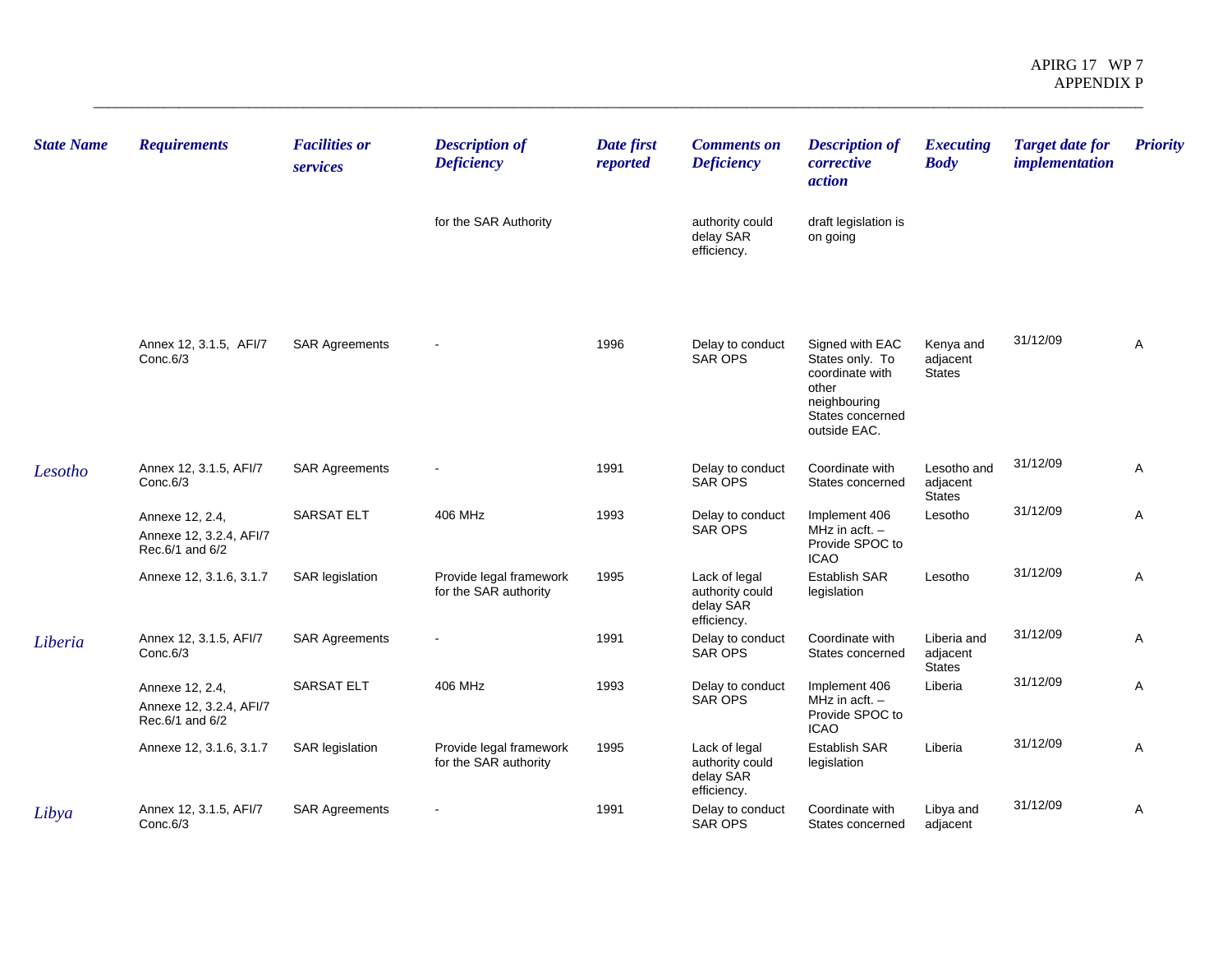| <b>State Name</b> | <b>Requirements</b>                                           | <b>Facilities or</b><br>services | <b>Description of</b><br><b>Deficiency</b>       | Date first<br>reported | <b>Comments on</b><br><b>Deficiency</b>                      | <b>Description of</b><br>corrective<br><i>action</i>                | <i>Executing</i><br><b>Body</b>         | <b>Target date for</b><br><i>implementation</i> | <b>Priority</b> |
|-------------------|---------------------------------------------------------------|----------------------------------|--------------------------------------------------|------------------------|--------------------------------------------------------------|---------------------------------------------------------------------|-----------------------------------------|-------------------------------------------------|-----------------|
|                   | Annexe 12, 2.4,<br>Annexe 12, 3.2.4, AFI/7<br>Rec.6/1 and 6/2 | <b>SARSAT ELT</b>                | 406 MHz                                          | 1993                   | Delay to conduct<br><b>SAR OPS</b>                           | Implement 406<br>MHz in acft. $-$<br>Provide SPOC to                | <b>States</b><br>Libya                  | 31/12/09                                        | Α               |
|                   | Annexe 12, 3.1.6, 3.1.7                                       | <b>SAR</b> legislation           | Provide legal framework<br>for the SAR authority | 1995                   | Lack of legal<br>authority could<br>delay SAR<br>efficiency. | <b>ICAO</b><br><b>Establish SAR</b><br>legislation                  | Libya                                   | 31/12/09                                        | Α               |
| Madagascar        | Annex 12, 3.1.5, AFI/7<br>Conc.6/3                            | <b>SAR Agreements</b>            |                                                  | 1991                   | Delay to conduct<br>SAR OPS                                  | Coordinate with<br>States concerned                                 | Madagascar<br>adjacent<br><b>States</b> | 31/12/09                                        | A               |
|                   | Annexe 12, 3.1.6, 3.1.7                                       | <b>SAR</b> legislation           | Provide legal framework<br>for the SAR authority | 1995                   | Lack of legal<br>authority could<br>delay SAR<br>efficiency. | <b>Establish SAR</b><br>legislation                                 | Madagascar                              | 31/12/09                                        | Α               |
| <b>Malawi</b>     | Annex 12, 3.1.5, AFI/7<br>Conc.6/3                            | <b>SAR Agreements</b>            |                                                  | 1991                   | Delay to conduct<br><b>SAR OPS</b>                           | Coordinate with<br>States concerned                                 | Malawi and<br>adjacent<br><b>States</b> | 31/12/09                                        | Α               |
|                   | Annexe 12, 2.4,<br>Annexe 12, 3.2.4, AFI/7<br>Rec.6/1 and 6/2 | <b>SARSAT ELT</b>                | 406 MHz                                          | 1993                   | Delay to conduct<br><b>SAR OPS</b>                           | Implement 406<br>MHz in $actt. -$<br>Provide SPOC to<br><b>ICAO</b> | Malawi                                  | 31/12/09                                        | Α               |
|                   | Annexe 12, 3.1.6, 3.1.7                                       | <b>SAR</b> legislation           | Provide legal framework<br>for the SAR authority | 1995                   | Lack of legal<br>authority could<br>delay SAR<br>efficiency. | <b>Establish SAR</b><br>legislation                                 | Malawi                                  | 31/12/09                                        | A               |
| Mali              | Annex 12, 3.1.5, AFI/7<br>Conc.6/3                            | <b>SAR Agreements</b>            |                                                  | 1991                   | Delay to conduct<br><b>SAR OPS</b>                           | Coordinate with<br>States concerned                                 | Mali and<br>adjacent<br><b>States</b>   | 31/12/09                                        | A               |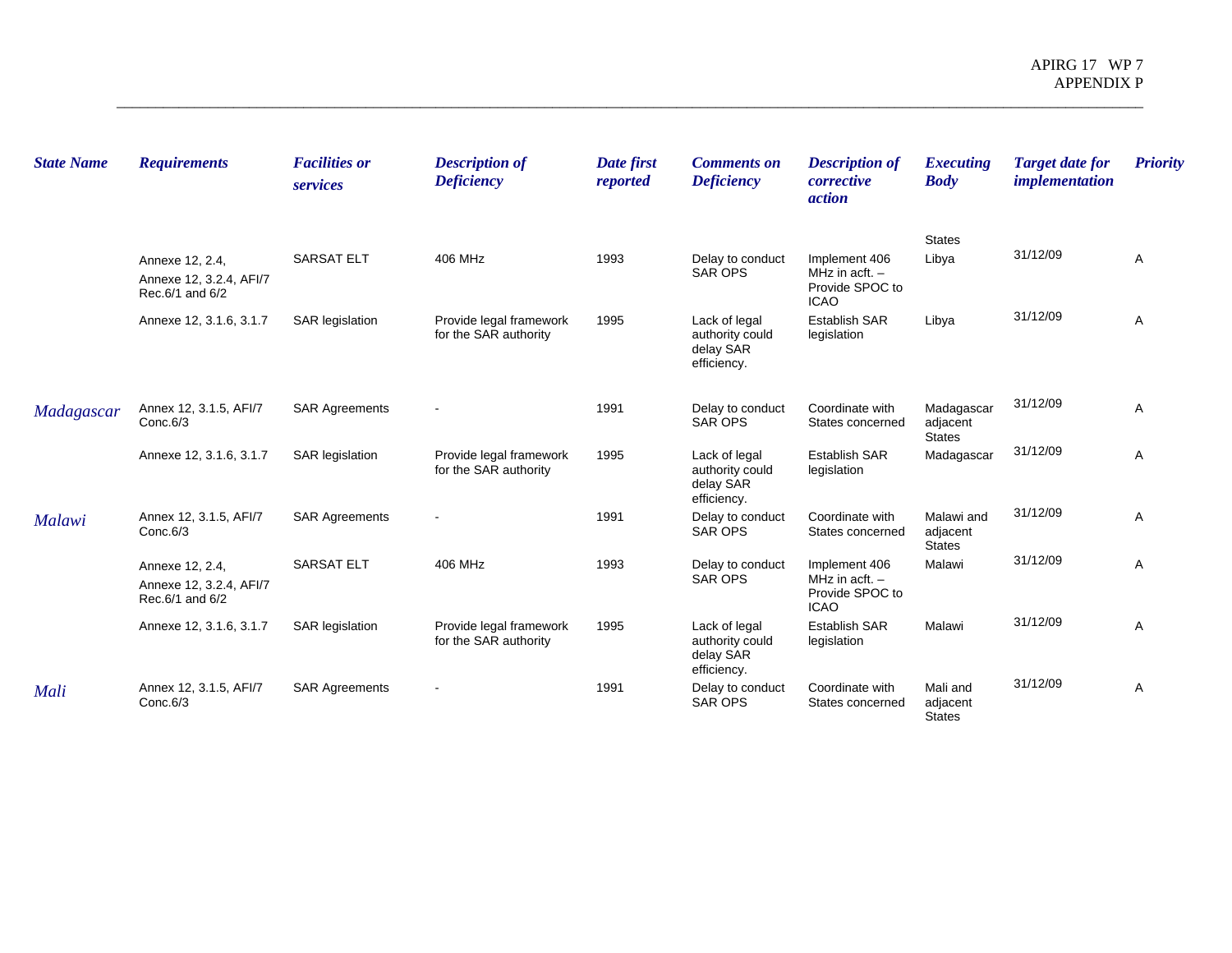| <b>State Name</b> | <b>Requirements</b>                                           | <b>Facilities or</b><br>services | <b>Description of</b><br><b>Deficiency</b>       | Date first<br>reported | <b>Comments on</b><br><b>Deficiency</b>                      | <b>Description of</b><br>corrective<br>action                       | <b>Executing</b><br><b>Body</b>             | <b>Target date for</b><br><i>implementation</i> | <b>Priority</b> |
|-------------------|---------------------------------------------------------------|----------------------------------|--------------------------------------------------|------------------------|--------------------------------------------------------------|---------------------------------------------------------------------|---------------------------------------------|-------------------------------------------------|-----------------|
|                   | Annexe 12, 2.4,<br>Annexe 12, 3.2.4, AFI/7<br>Rec.6/1 and 6/2 | <b>SARSAT ELT</b>                | 406 MHz                                          | 1993                   | Delay to conduct<br><b>SAR OPS</b>                           | Implement 406<br>MHz in acft. $-$<br>Provide SPOC to<br><b>ICAO</b> | Mali                                        | 31/12/09                                        | Α               |
|                   | Annexe 12, 3.1.6, 3.1.7                                       | <b>SAR</b> legislation           | Provide legal framework<br>for the SAR authority | 1995                   | Lack of legal<br>authority could<br>delay SAR<br>efficiency. | Establish SAR<br>legislation                                        | Mali                                        | 31/12/09                                        | Α               |
| <b>Mauritania</b> | Annex 12, 3.1.5, AFI/7<br>Conc.6/3                            | <b>SAR Agreements</b>            |                                                  | 1991                   | Delay to conduct<br><b>SAR OPS</b>                           | Coordinate with<br>States concerned                                 | Mauritania<br>and adjacent<br><b>States</b> | 31/12/09                                        | A               |
|                   | Annexe 12, 2.4,<br>Annexe 12, 3.2.4, AFI/7<br>Rec.6/1 and 6/2 | <b>SARSAT ELT</b>                | 406 MHz                                          | 1993                   | Delay to conduct<br><b>SAR OPS</b>                           | Implement 406<br>MHz in acft. $-$<br>Provide SPOC to<br><b>ICAO</b> | Mauritania                                  | 31/12/09                                        | A               |
|                   | Annexe 12, 3.1.6, 3.1.7                                       | <b>SAR</b> legislation           | Provide legal framework<br>for the SAR authority | 1995                   | Lack of legal<br>authority could<br>delay SAR<br>efficiency. | <b>Establish SAR</b><br>legislation                                 | Mauritania                                  | 31/12/09                                        | Α               |
| <b>Mauritius</b>  | Annex 12, 3.1.5, AFI/7<br>Conc.6/3                            | <b>SAR Agreements</b>            |                                                  | 1991                   | Delay to conduct<br><b>SAR OPS</b>                           | Coordinate with<br>States concerned                                 | Mauritius<br>and adjacent<br><b>States</b>  | 31/12/09                                        | Α               |
|                   | Annexe 12, 2.4,<br>Annexe 12, 3.2.4, AFI/7<br>Rec.6/1 and 6/2 | <b>SARSAT ELT</b>                | 406 MHz                                          | 1993                   | Delay to conduct<br>SAR OPS                                  | Implement 406<br>MHz in acft. -<br>Provide SPOC to<br><b>ICAO</b>   | <b>Mauritius</b>                            | 31/12/09                                        | A               |
|                   | Annexe 12, 3.1.6, 3.1.7                                       | <b>SAR</b> legislation           | Provide legal framework<br>for the SAR authority | 1995                   | Lack of legal<br>authority could<br>delay SAR<br>efficiency. | <b>Establish SAR</b><br>legislation                                 | <b>Mauritius</b>                            | 31/12/09                                        | Α               |
| <b>Morocco</b>    | Annex 12, 3.1.5, AFI/7<br>Conc.6/3                            | <b>SAR Agreements</b>            |                                                  | 1991                   | Delay to conduct<br><b>SAR OPS</b>                           | Coordinate with<br>States concerned                                 | Morocco and<br>adjacent<br><b>States</b>    | 31/12/09                                        | Α               |
|                   | Annexe 12, 2.4,<br>Annexe 12, 3.2.4, AFI/7<br>Rec.6/1 and 6/2 | <b>SARSAT ELT</b>                | 406 MHz                                          | 1993                   | Delay to conduct<br><b>SAR OPS</b>                           | Implement 406<br>MHz in acft. -<br>Provide SPOC to<br><b>ICAO</b>   | Morocco                                     | 31/12/09                                        | A               |
|                   | Annexe 12, 3.1.6, 3.1.7                                       | <b>SAR</b> legislation           | Provide legal framework<br>for the SAR authority | 1995                   | Lack of legal<br>authority could<br>delay SAR                | <b>Establish SAR</b><br>legislation                                 | Morocco                                     | 31/12/09                                        | Α               |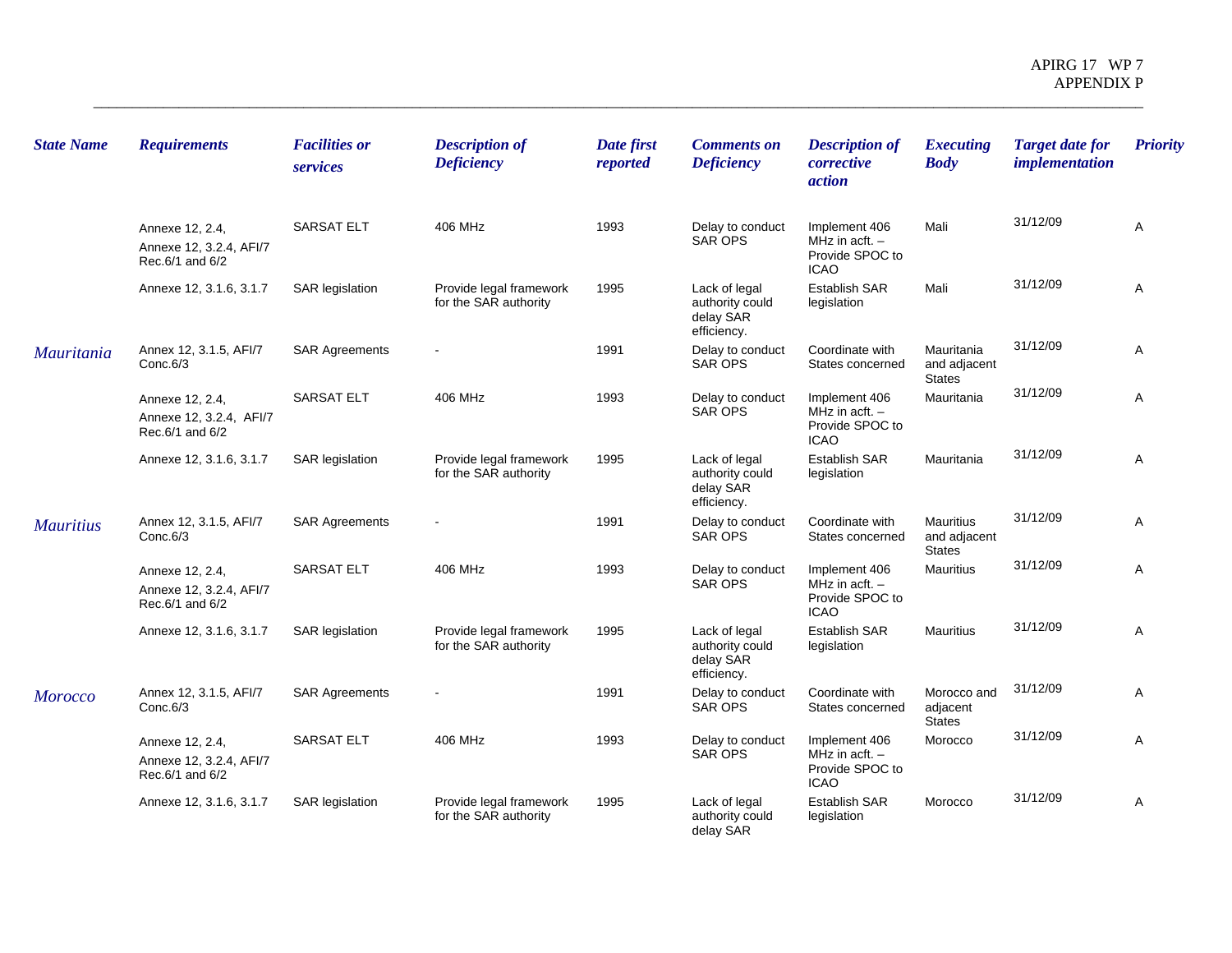| <b>State Name</b> | <b>Requirements</b>                                           | <b>Facilities or</b><br>services | <b>Description of</b><br><b>Deficiency</b>       | Date first<br>reported | <b>Comments on</b><br><b>Deficiency</b>                      | <b>Description of</b><br>corrective<br><i>action</i>                | <i>Executing</i><br><b>Body</b>             | <b>Target date for</b><br><i>implementation</i> | <b>Priority</b> |
|-------------------|---------------------------------------------------------------|----------------------------------|--------------------------------------------------|------------------------|--------------------------------------------------------------|---------------------------------------------------------------------|---------------------------------------------|-------------------------------------------------|-----------------|
|                   |                                                               |                                  |                                                  |                        | efficiency.                                                  |                                                                     |                                             |                                                 |                 |
| Mozambique        | Annex 12, 3.1.5, AFI/7<br>Conc.6/3                            | <b>SAR Agreements</b>            |                                                  | 1991                   | Delay to conduct<br><b>SAR OPS</b>                           | Coordinate with<br>States concerned                                 | Mozambique<br>and adjacent<br><b>States</b> | 31/12/09                                        | Α               |
|                   | Annexe 12, 2.4,<br>Annexe 12, 3.2.4, AFI/7<br>Rec.6/1 and 6/2 | <b>SARSAT ELT</b>                | 406 MHz                                          | 1993                   | Delay to conduct<br><b>SAR OPS</b>                           | Implement 406<br>MHz in acft. $-$<br>Provide SPOC to<br><b>ICAO</b> | Mozambique                                  | 31/12/09                                        | Α               |
|                   | Annexe 12, 3.1.6, 3.1.7                                       | <b>SAR</b> legislation           | Provide legal framework<br>for the SAR authority | 1995                   | Lack of legal<br>authority could<br>delay SAR<br>efficiency. | <b>Establish SAR</b><br>legislation                                 | Mozambique                                  | 31/12/09                                        | Α               |
| Namibia           | Annex 12, 3.1.5, AFI/7<br>Conc.6/3                            | <b>SAR Agreements</b>            |                                                  | 1991                   | Delay to conduct<br><b>SAR OPS</b>                           | Coordinate with<br>States concerned                                 | Namibia and<br>adjacent<br><b>States</b>    | 31/12/09                                        | Α               |
|                   | Annexe 12, 2.4,<br>Annexe 12, 3.2.4, AFI/7<br>Rec.6/1 and 6/2 | <b>SARSAT ELT</b>                | 406 MHz                                          | 1993                   | Delay to conduct<br><b>SAR OPS</b>                           | Implement 406<br>MHz in acft. $-$<br>Provide SPOC to<br><b>ICAO</b> | Namibia                                     | 31/12/09                                        | Α               |
|                   | Annexe 12, 3.1.6, 3.1.7                                       | <b>SAR</b> legislation           | Provide legal framework<br>for the SAR authority | 1995                   | Lack of legal<br>authority could<br>delay SAR<br>efficiency. | <b>Establish SAR</b><br>legislation                                 | Namibia                                     | 31/12/09                                        | A               |
| <b>Niger</b>      | Annex 12, 3.1.5, AFI/7<br>Conc.6/3                            | <b>SAR Agreements</b>            |                                                  | 1991                   | Delay to conduct<br><b>SAR OPS</b>                           | Coordinate with<br>States concerned                                 | Niger and<br>adjacent<br><b>States</b>      | 31/12/09                                        | A               |
|                   | Annexe 12, 2.4,<br>Annexe 12, 3.2.4, AFI/7<br>Rec.6/1 and 6/2 | <b>SARSAT ELT</b>                | 406 MHz                                          | 1993                   | Delay to conduct<br><b>SAR OPS</b>                           | Implement 406<br>MHz in acft. $-$<br>Provide SPOC to<br><b>ICAO</b> | Niger                                       | 31/12/09                                        | Α               |
|                   | Annexe 12, 3.1.6, 3.1.7                                       | <b>SAR</b> legislation           | Provide legal framework                          | 1995                   | Lack of legal                                                | <b>Establish SAR</b>                                                | Niger                                       | 31/12/09                                        | Α               |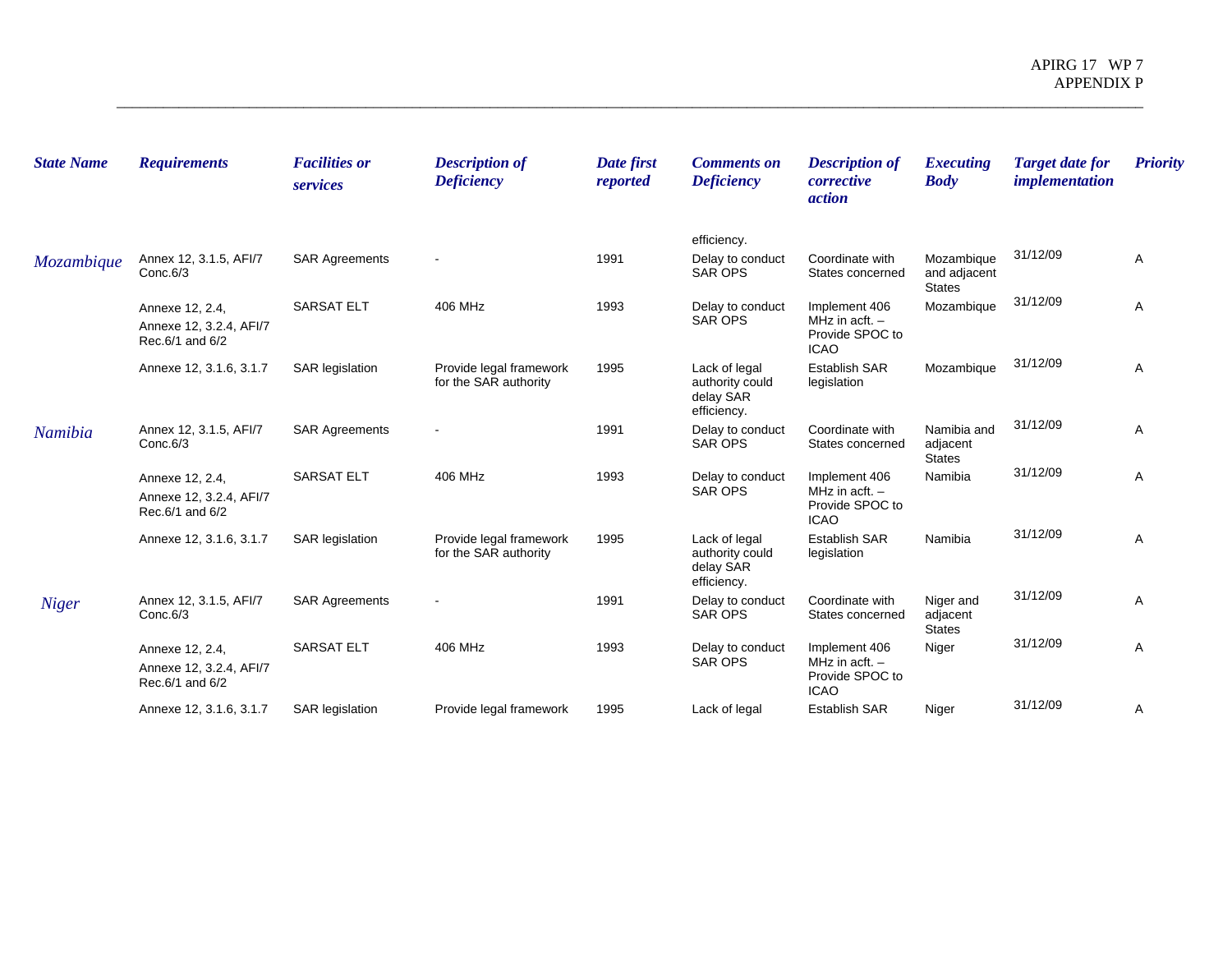| <b>State Name</b>      | <b>Requirements</b>                                           | <b>Facilities or</b><br>services | <b>Description of</b><br><b>Deficiency</b>       | Date first<br>reported | <b>Comments on</b><br><b>Deficiency</b>                      | <b>Description of</b><br>corrective<br><i>action</i>                | <b>Executing</b><br><b>Body</b>                        | <b>Target date for</b><br><i>implementation</i> | <b>Priority</b> |
|------------------------|---------------------------------------------------------------|----------------------------------|--------------------------------------------------|------------------------|--------------------------------------------------------------|---------------------------------------------------------------------|--------------------------------------------------------|-------------------------------------------------|-----------------|
|                        |                                                               |                                  | for the SAR authority                            |                        | authority could<br>delay SAR<br>efficiency.                  | legislation                                                         |                                                        |                                                 |                 |
| Nigeria                | Annex 12, 3.1.5, AFI/7<br>Conc.6/3                            | <b>SAR Agreements</b>            |                                                  | 1991                   | Delay to conduct<br><b>SAR OPS</b>                           | Coordinate with<br>States concerned                                 | Nigeria and<br>adjacent<br><b>States</b>               | 31/12/09                                        | A               |
| Rwanda                 | Annex 12, 3.1.5, AFI/7<br>Conc.6/3                            | <b>SAR Agreements</b>            |                                                  | 1991                   | Delay to conduct<br>SAR OPS                                  | Coordinate with<br>States concerned                                 | Rwanda and<br>adjacent<br><b>States</b>                | 31/12/09                                        | Α               |
|                        | Annexe 12, 2.4,<br>Annexe 12, 3.2.4, AFI/7<br>Rec.6/1 and 6/2 | <b>SARSAT ELT</b>                | 406 MHz                                          | 1993                   | Delay to conduct<br>SAR OPS                                  | Implement 406<br>MHz in $actt. -$<br>Provide SPOC to<br><b>ICAO</b> | Rwanda                                                 | 31/12/09                                        | Α               |
|                        | Annexe 12, 3.1.6, 3.1.7                                       | <b>SAR</b> legislation           | Provide legal framework<br>for the SAR authority | 1995                   | Lack of legal<br>authority could<br>delay SAR<br>efficiency. | <b>Establish SAR</b><br>legislation                                 | Rwanda                                                 | 31/12/09                                        | Α               |
| Sao Tome &<br>Principe | Annex 12, 3.1.5, AFI/7<br>Conc.6/3                            | <b>SAR Agreements</b>            |                                                  | 1991                   | Delay to conduct<br>SAR OPS                                  | Coordinate with<br>States concerned                                 | Sao Tome<br>&Principe<br>and adjacent<br><b>States</b> | 31/12/09                                        | A               |
|                        | Annexe 12, 2.4,<br>Annexe 12, 3.2.4, AFI/7<br>Rec.6/1 and 6/2 | <b>SARSAT ELT</b>                | 406 MHz                                          | 1993                   | Delay to conduct<br>SAR OPS                                  | Implement 406<br>MHz in acft. $-$<br>Provide SPOC to<br><b>ICAO</b> | Sao Tome<br>&Pricipe                                   | 31/12/09                                        | Α               |
|                        | Annexe 12, 3.1.6, 3.1.7                                       | <b>SAR</b> legislation           | Provide legal framework<br>for the SAR authority | 1995                   | Lack of legal<br>authority could<br>delay SAR<br>efficiency. | <b>Establish SAR</b><br>legislation                                 | Sao Tome<br>&Principe                                  | 31/12/09                                        | A               |
| Senegal                | Annex 12, 3.1.5, AFI/7<br>Conc.6/3                            | <b>SAR Agreements</b>            |                                                  | 1991                   | Delay to conduct<br>SAR OPS                                  | Coordinate with<br>States concerned                                 | Senegal and<br>adjacent<br><b>States</b>               | 31/12/09                                        | A               |
|                        | Annexe 12, 2.4,<br>Annexe 12, 3.2.4, AFI/7<br>Rec.6/1 and 6/2 | <b>SARSAT ELT</b>                | 406 MHz                                          | 1993                   | Delay to conduct<br><b>SAR OPS</b>                           | Implement 406<br>MHz in acft. $-$<br>Provide SPOC to<br><b>ICAO</b> | Senegal                                                | 31/12/09                                        | Α               |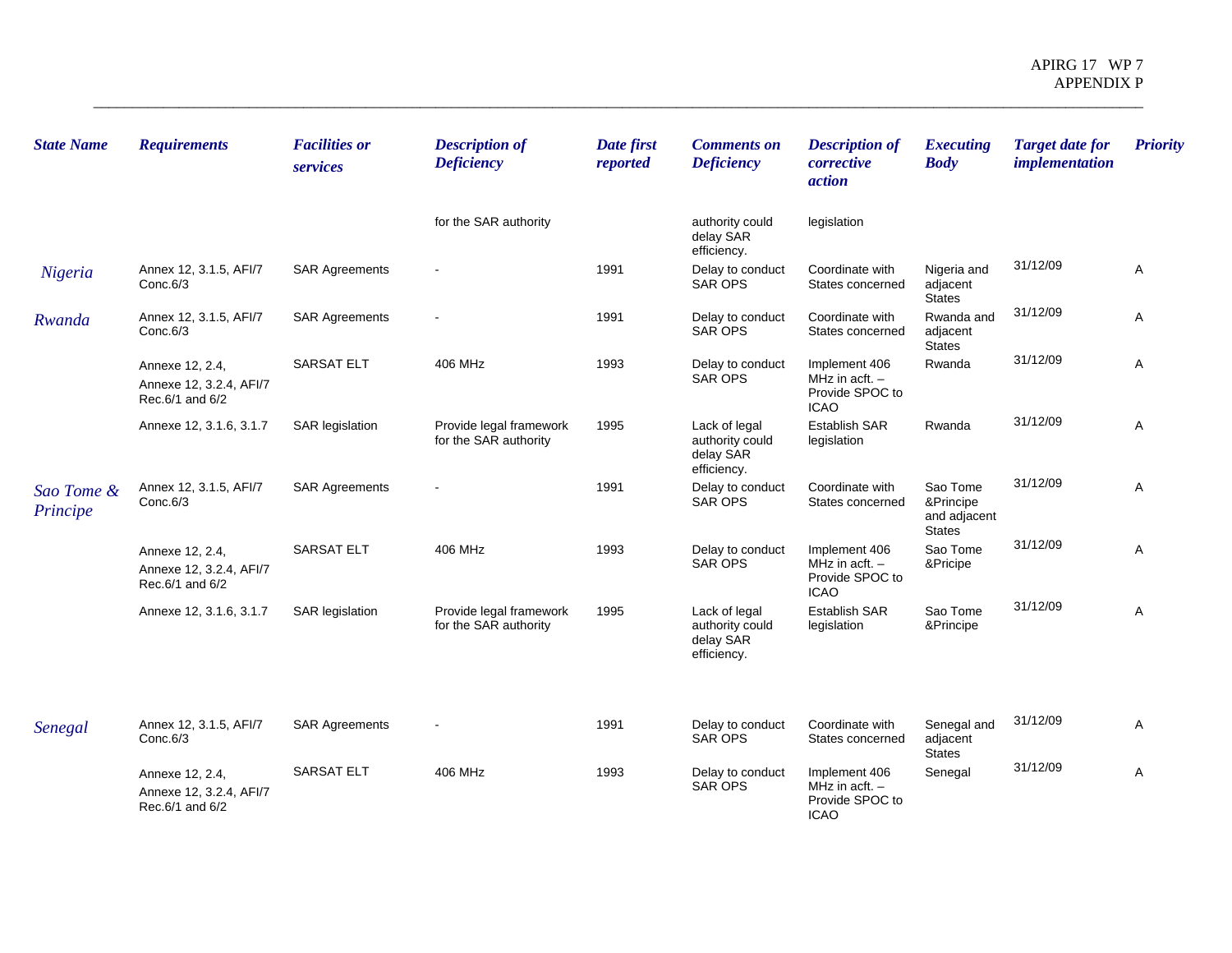| <b>State Name</b>      | <b>Requirements</b>                                           | <b>Facilities or</b><br>services | <b>Description of</b><br><b>Deficiency</b>       | Date first<br>reported | <b>Comments on</b><br><b>Deficiency</b>                      | <b>Description of</b><br>corrective<br><i>action</i>                | <b>Executing</b><br><b>Body</b>             | <b>Target date for</b><br><i>implementation</i> | <b>Priority</b> |
|------------------------|---------------------------------------------------------------|----------------------------------|--------------------------------------------------|------------------------|--------------------------------------------------------------|---------------------------------------------------------------------|---------------------------------------------|-------------------------------------------------|-----------------|
|                        | Annexe 12, 3.1.6, 3.1.7                                       | <b>SAR</b> legislation           | Provide legal framework<br>for the SAR authority | 1995                   | Lack of legal<br>authority could<br>delay SAR<br>efficiency. | Establish SAR<br>legislation                                        | Senegal                                     | 31/12/09                                        | Α               |
| Seychelles             | Annex 12, 3.1.5, AFI/7<br>Conc.6/3                            | <b>SAR Agreements</b>            |                                                  | 1991                   | Delay to conduct<br><b>SAR OPS</b>                           | Coordinate with<br>States concerned                                 | Seychelles<br>and adjacent<br><b>States</b> | 31/12/09                                        | A               |
|                        | Annexe 12, 2.4,<br>Annexe 12, 3.2.4,<br>AFI/7 Rec.6/1 and 6/2 | <b>SARSAT ELT</b>                | 406 MHz                                          | 1993                   | Delay to conduct<br><b>SAR OPS</b>                           | Implement 406<br>MHz in acft. $-$<br>Provide SPOC to<br><b>ICAO</b> | Seychelles                                  | 31/12/09                                        | Α               |
|                        | Annexe 12, 3.1.6, 3.1.7                                       | <b>SAR</b> legislation           | Provide legal framework<br>for the SAR authority | 1995                   | Lack of legal<br>authority could<br>delay SAR<br>efficiency. | <b>Establish SAR</b><br>legislation                                 | Seychelles                                  | 31/12/09                                        | Α               |
| <b>Sierra</b><br>Leone | This State has no<br>deficiency in this field.                |                                  |                                                  |                        |                                                              |                                                                     |                                             |                                                 |                 |
| Somalia                | Annex 12, 3.1.5, AFI/7<br>Conc.6/3                            | <b>SAR Agreements</b>            |                                                  | 1991                   | Delay to conduct<br><b>SAR OPS</b>                           | Coordinate with<br>States concerned                                 | Somalia and<br>adjacent<br><b>States</b>    | 31/12/09                                        | A               |
|                        | Annexe 12, 2.4,<br>Annexe 12, 3.2.4,<br>AFI/7 Rec.6/1 and 6/2 | <b>SARSAT ELT</b>                | 406 MHz                                          | 1993                   | Delay to conduct<br><b>SAR OPS</b>                           | Implement 406<br>MHz in acft. $-$<br>Provide SPOC to<br><b>ICAO</b> | Somalia                                     | 31/12/09                                        | Α               |
|                        | Annexe 12, 3.1.6, 3.1.7                                       | <b>SAR</b> legislation           | Provide legal framework<br>for the SAR authority | 1995                   | Lack of legal<br>authority could<br>delay SAR<br>efficiency. | <b>Establish SAR</b><br>legislation                                 | Somalia                                     | 31/12/09                                        | Α               |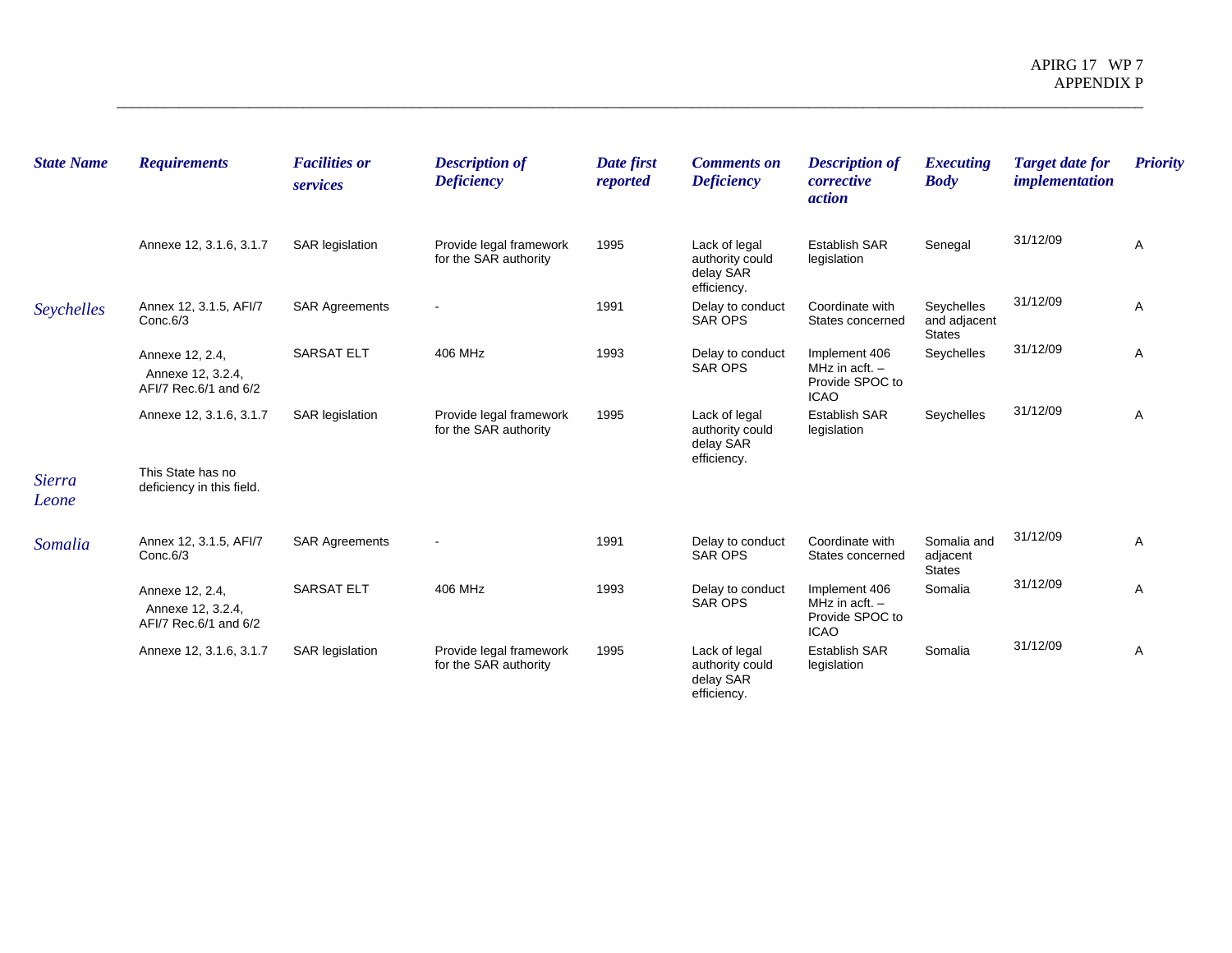| <b>State Name</b>     | <b>Requirements</b>                                           | <b>Facilities or</b><br>services | <b>Description of</b><br><b>Deficiency</b>       | Date first<br>reported | <b>Comments on</b><br><b>Deficiency</b>                      | <b>Description of</b><br>corrective<br>action                       | <b>Executing</b><br><b>Body</b>            | <b>Target date for</b><br><i>implementation</i> | <b>Priority</b> |
|-----------------------|---------------------------------------------------------------|----------------------------------|--------------------------------------------------|------------------------|--------------------------------------------------------------|---------------------------------------------------------------------|--------------------------------------------|-------------------------------------------------|-----------------|
| <b>South Africa</b>   | This State has no<br>deficiency in this field.                |                                  |                                                  |                        |                                                              |                                                                     |                                            |                                                 |                 |
| Spain<br>(Canary Is.) | This State has no<br>deficiency in this field.                |                                  |                                                  |                        |                                                              |                                                                     |                                            |                                                 |                 |
| Sudan                 | Annex 12, 3.1.5, AFI/7<br>Conc.6/3                            | <b>SAR Agreements</b>            |                                                  | 1991                   | Delay to conduct<br><b>SAR OPS</b>                           | Coordinate with<br>States concerned                                 | Sudan and<br>adjacent<br><b>States</b>     | 31/12/09                                        | Α               |
|                       | Annexe 12, 2.4,<br>Annexe 12, 3.2.4,<br>AFI/7 Rec.6/1 and 6/2 | <b>SARSAT ELT</b>                | 406 MHz                                          | 1993                   | Delay to conduct<br><b>SAR OPS</b>                           | Implement 406<br>MHz in acft. $-$<br>Provide SPOC to<br><b>ICAO</b> | Sudan                                      | 31/12/09                                        | A               |
|                       | Annexe 12, 3.1.6, 3.1.7                                       | <b>SAR</b> legislation           | Provide legal framework<br>for the SAR authority | 1995                   | Lack of legal<br>authority could<br>delay SAR<br>efficiency. | <b>Establish SAR</b><br>legislation                                 | Sudan                                      | 31/12/09                                        | Α               |
| Swaziland             | Annex 12, 3.1.5, AFI/7<br>Conc.6/3                            | <b>SAR Agreements</b>            |                                                  | 1991                   | Delay to conduct<br><b>SAR OPS</b>                           | Coordinate with<br>States concerned                                 | Swaziland<br>and adjacent<br><b>States</b> | 31/12/09                                        | Α               |
|                       | Annexe 12, 2.4,<br>Annexe 12, 3.2.4, AFI/7<br>Rec.6/1 and 6/2 | <b>SARSAT ELT</b>                | 406 MHz                                          | 1993                   | Delay to conduct<br><b>SAR OPS</b>                           | Implement 406<br>MHz in acft. $-$<br>Provide SPOC to<br><b>ICAO</b> | Swaziland                                  | 31/12/09                                        | Α               |
|                       | Annexe 12, 3.1.6, 3.1.7                                       | <b>SAR</b> legislation           | Provide legal framework<br>for the SAR authority | 1995                   | Lack of legal<br>authority could<br>delay SAR<br>efficiency. | Establish SAR<br>legislation                                        | Swaziland                                  | 31/12/09                                        | A               |
| Tanzania              | Annex 12, 3.1.5, AFI/7<br>Conc.6/3                            | <b>SAR Agreements</b>            |                                                  | 1991                   | Delay to conduct<br><b>SAR OPS</b>                           | Coordinate with<br>States concerned                                 | Tanzania<br>and adjacent<br><b>States</b>  | 31/12/09                                        | Α               |
| <b>Togo</b>           | Annex 12, 3.1.5, AFI/7<br>Conc.6/3                            | <b>SAR Agreements</b>            |                                                  | 1991                   | Delay to conduct<br><b>SAR OPS</b>                           | Coordinate with<br>States concerned                                 | Togo and<br>adjacent<br><b>States</b>      | 31/12/09                                        | Α               |
|                       | Annexe 12, 2.4,<br>Annexe 12, 3.2.4, AFI/7<br>Rec.6/1 and 6/2 | <b>SARSAT ELT</b>                | 406 MHz                                          | 1993                   | Delay to conduct<br><b>SAR OPS</b>                           | Implement 406<br>MHz in acft. $-$<br>Provide SPOC to<br><b>ICAO</b> | Togo                                       | 31/12/09                                        | Α               |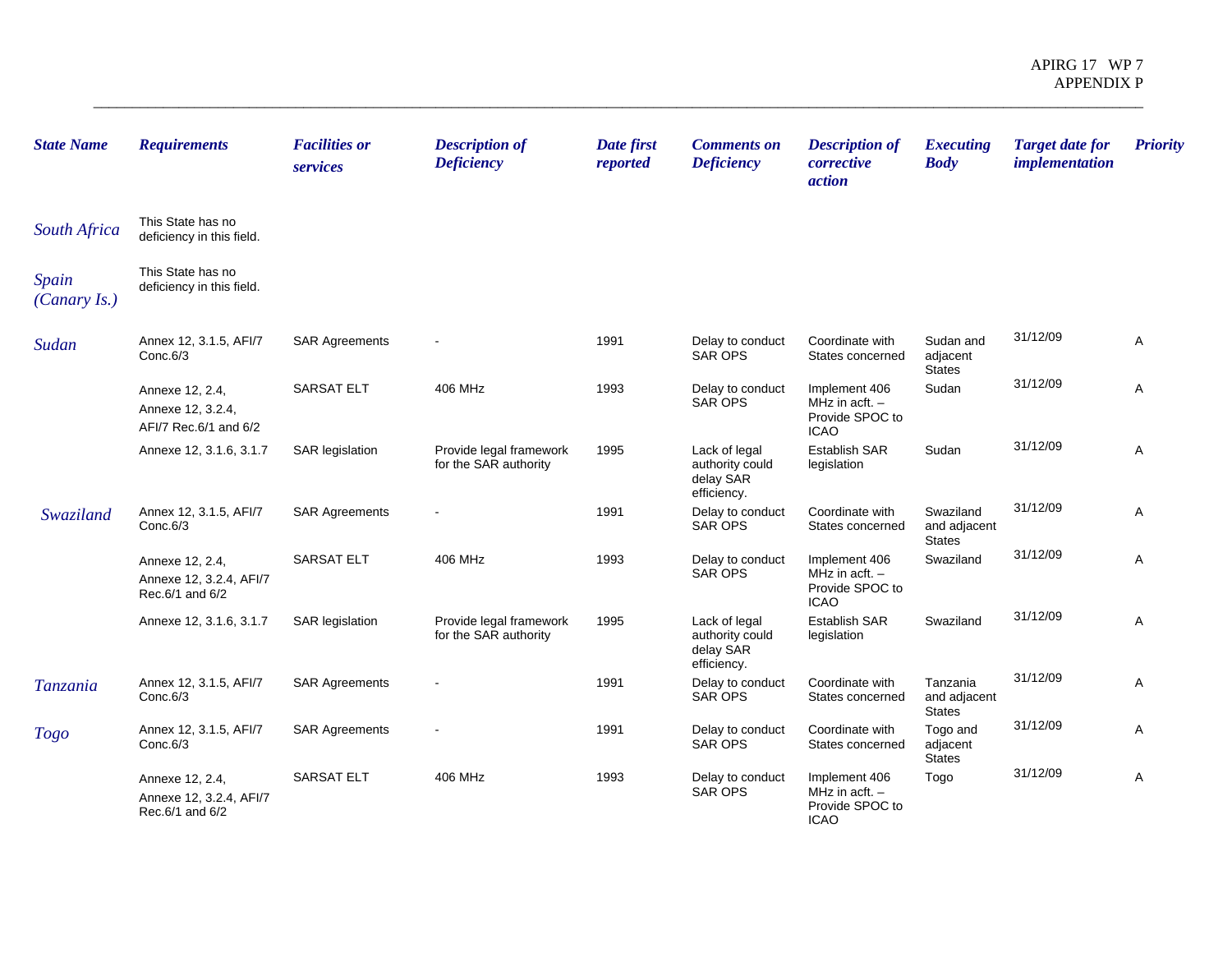| <b>State Name</b> | <b>Requirements</b>                                           | <b>Facilities or</b><br>services | <b>Description of</b><br><b>Deficiency</b>       | Date first<br>reported | <b>Comments on</b><br><b>Deficiency</b>                      | <b>Description of</b><br>corrective<br><i>action</i>                | <b>Executing</b><br><b>Body</b>         | <b>Target date for</b><br><i>implementation</i> | <b>Priority</b> |
|-------------------|---------------------------------------------------------------|----------------------------------|--------------------------------------------------|------------------------|--------------------------------------------------------------|---------------------------------------------------------------------|-----------------------------------------|-------------------------------------------------|-----------------|
|                   | Annexe 12, 3.1.6, 3.1.7                                       | <b>SAR legislation</b>           | Provide legal framework<br>for the SAR authority | 1995                   | Lack of legal<br>authority could<br>delay SAR<br>efficiency. | <b>Establish SAR</b><br>legislation                                 | Togo                                    | 31/12/09                                        | Α               |
| <b>Tunisia</b>    | This State has no<br>deficiency in this field.                |                                  |                                                  |                        |                                                              |                                                                     |                                         |                                                 |                 |
| <b>Uganda</b>     | Annex 12, 3.1.5, AFI/7<br>Conc.6/3                            | <b>SAR Agreements</b>            |                                                  | 1991                   | Delay to conduct<br><b>SAR OPS</b>                           | Coordinate with<br>States concerned                                 | Uganda and<br>adjacent<br><b>States</b> | 31/12/09                                        | Α               |
|                   | Annexe 12, 2.4,<br>Annexe 12, 3.2.4, AFI/7<br>Rec.6/1 and 6/2 | <b>SARSAT ELT</b>                | 406 MHz                                          | 1993                   | Delay to conduct<br><b>SAR OPS</b>                           | Implement 406<br>MHz in acft. $-$<br>Provide SPOC to<br><b>ICAO</b> | Uganda                                  | 31/12/09                                        | Α               |
|                   | Annexe 12, 3.1.6, 3.1.7                                       | <b>SAR legislation</b>           | Provide legal framework<br>for the SAR authority | 1995                   | Lack of legal<br>authority could<br>delay SAR<br>efficiency. | <b>Establish SAR</b><br>legislation                                 | Uganda                                  | 31/12/09                                        | A               |
| Zambia            | Annex 12, 3.1.5, AFI/7<br>Conc.6/3                            | <b>SAR Agreements</b>            |                                                  | 1991                   | Delay to conduct<br><b>SAR OPS</b>                           | Coordinate with<br>States concerned                                 | Zambia<br>adjacent<br><b>States</b>     | 31/12/09                                        | Α               |
|                   | Annexe 12, 2.4,<br>Annexe 12, 3.2.4, AFI/7<br>Rec.6/1 and 6/2 | <b>SARSAT ELT</b>                | 406 MHz                                          | 1993                   | Delay to conduct<br><b>SAR OPS</b>                           | Implement 406<br>MHz in acft. -<br>Provide SPOC to<br><b>ICAO</b>   | Zambia                                  | 31/12/09                                        | Α               |
|                   | Annexe 12, 3.1.6, 3.1.7                                       | <b>SAR</b> legislation           | Provide legal framework<br>for the SAR authority | 1995                   | Lack of legal<br>authority could<br>delay SAR<br>efficiency. | <b>Establish SAR</b><br>legislation                                 | Zambia                                  | 31/12/09                                        | Α               |